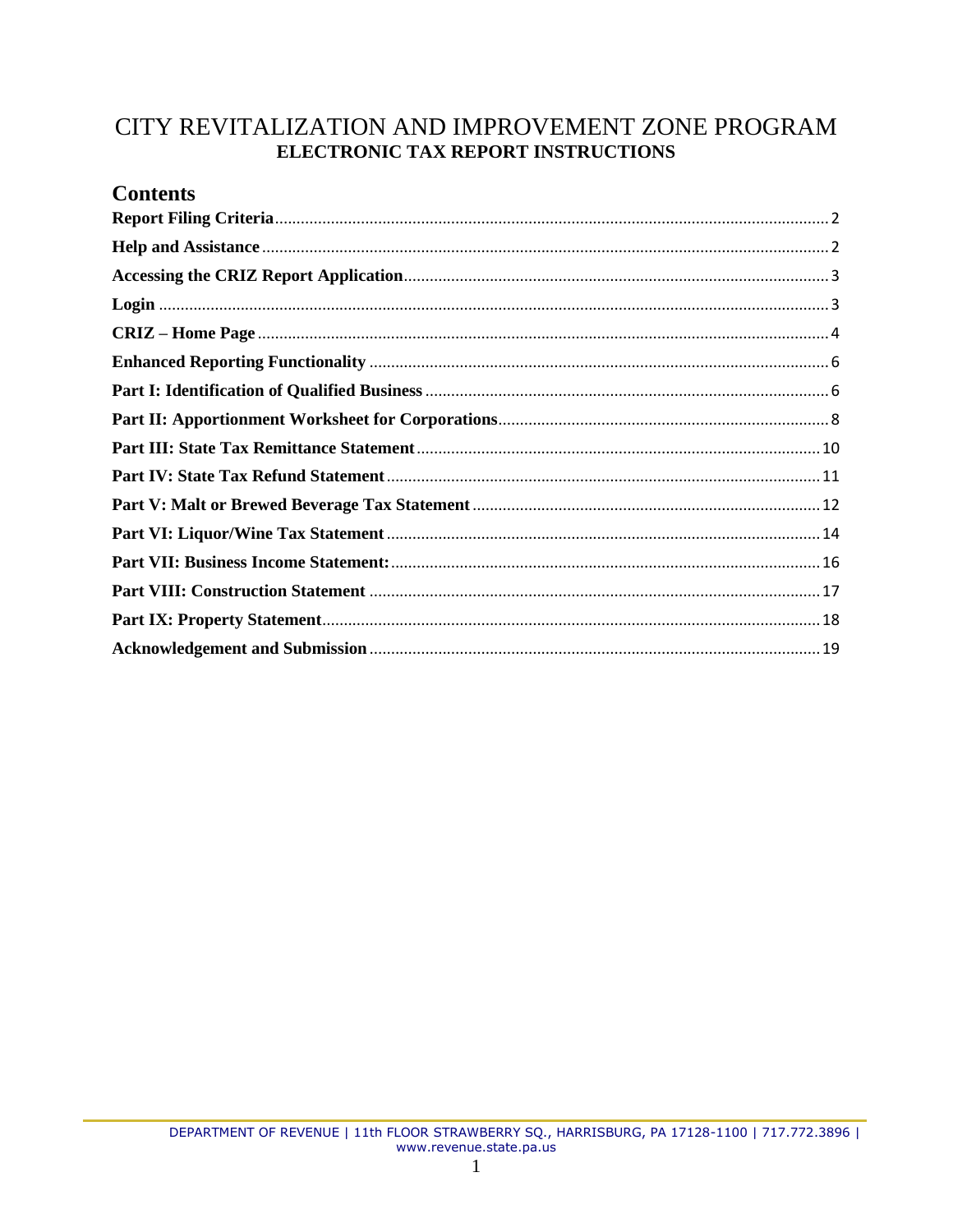# <span id="page-1-0"></span>**Report Filing Criteria**

The City Revitalization and Improvement Zone (CRIZ) program was established by Act 52 of 2013 and amended by Act 84 of 2016. A CRIZ is an area of up to 130 acres, comprised of parcels designated by a contracting authority, which will provide economic development and job creation within a political subdivision. State and local taxes collected within the CRIZ will be used to repay debt service to stimulate economic development projects within the CRIZ.

Pennsylvania law requires all businesses within a CRIZ to complete this report annually by June 15, identifying the type and amount of certain taxes remitted to the commonwealth during the previous calendar year, so the Department of Revenue may certify state taxes to be transferred to the CRIZ Fund established for the redevelopment projects in each CRIZ.

**Failure to timely file a complete report postmarked by June 15 may result in the imposition of a penalty of the lesser of \$1,000 or 10 percent of all eligible state taxes payable by the business for activities in the CRIZ during the year for which a complete report was not timely submitted.**

## **Qualified Business**

- Any entity that conducts business, provides services and is located or partially located within the borders of the CRIZ.
- Any construction contractors engaged in construction, including infrastructure or site preparation, reconstruction or renovation of a facility located in or partially in the CRIZ.

#### **Tax Payments**

- Payments are defined as state taxes paid by qualified businesses to the Department of Revenue via ACH debit, ACH credit, credit card, debit card, certified check, cashier's check and paper check in the calendar year for which the report is filed.
- Payments do not include carry-over credits, restricted tax credits or tax liabilities due as a result of filing a tax return without payment.

## <span id="page-1-1"></span>**Help and Assistance**

All questions concerning this report should be directed to 717-772-3896 or [ra](mailto:ra-btftrevkoz@pa.gov)[btftrevkoz@pa.gov](mailto:ra-btftrevkoz@pa.gov)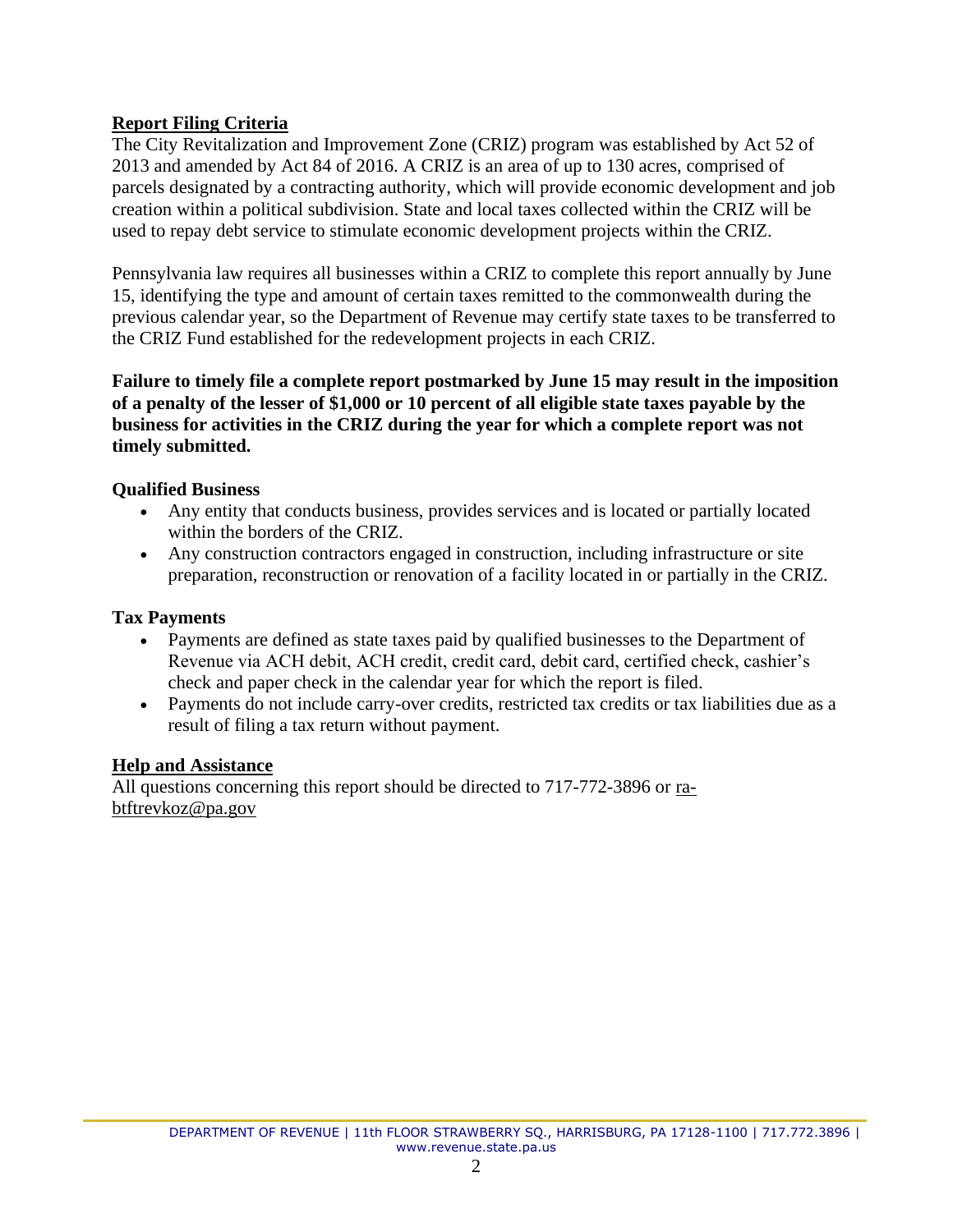#### <span id="page-2-0"></span>**Accessing the CRIZ Report Application**

The CRIZ Reporting application is accessible from April 1 to the June 15 annually at [www.revenue.pa.gov/CRIZ](http://www.revenue.pa.gov/CRIZ) by selecting CRIZ Electronic State Tax Report link



The report is also accessible from the e-Tides website: <u>www.etides.state.pa.us/</u> and selecting the NIZ/CRIZ report link under e-Services.



**If you are currently using a browser other than Internet Explorer, the report may not function as designed. The CRIZ electronic filing system is compatible with Internet Explorer only. Google Chrome and other Browsers do not perform consistently with the CRIZ system therefore it is not recommended.**

#### <span id="page-2-1"></span>**Login**

Selecting the report link from the preceding website connects you to the **CRIZ Login** page.Home

| <b>Report Functions</b>                    |
|--------------------------------------------|
| Enter Report                               |
| <b>Options</b><br><b>CRIZ Instructions</b> |
| NIZ Instructions                           |
| Log On                                     |
|                                            |
|                                            |
|                                            |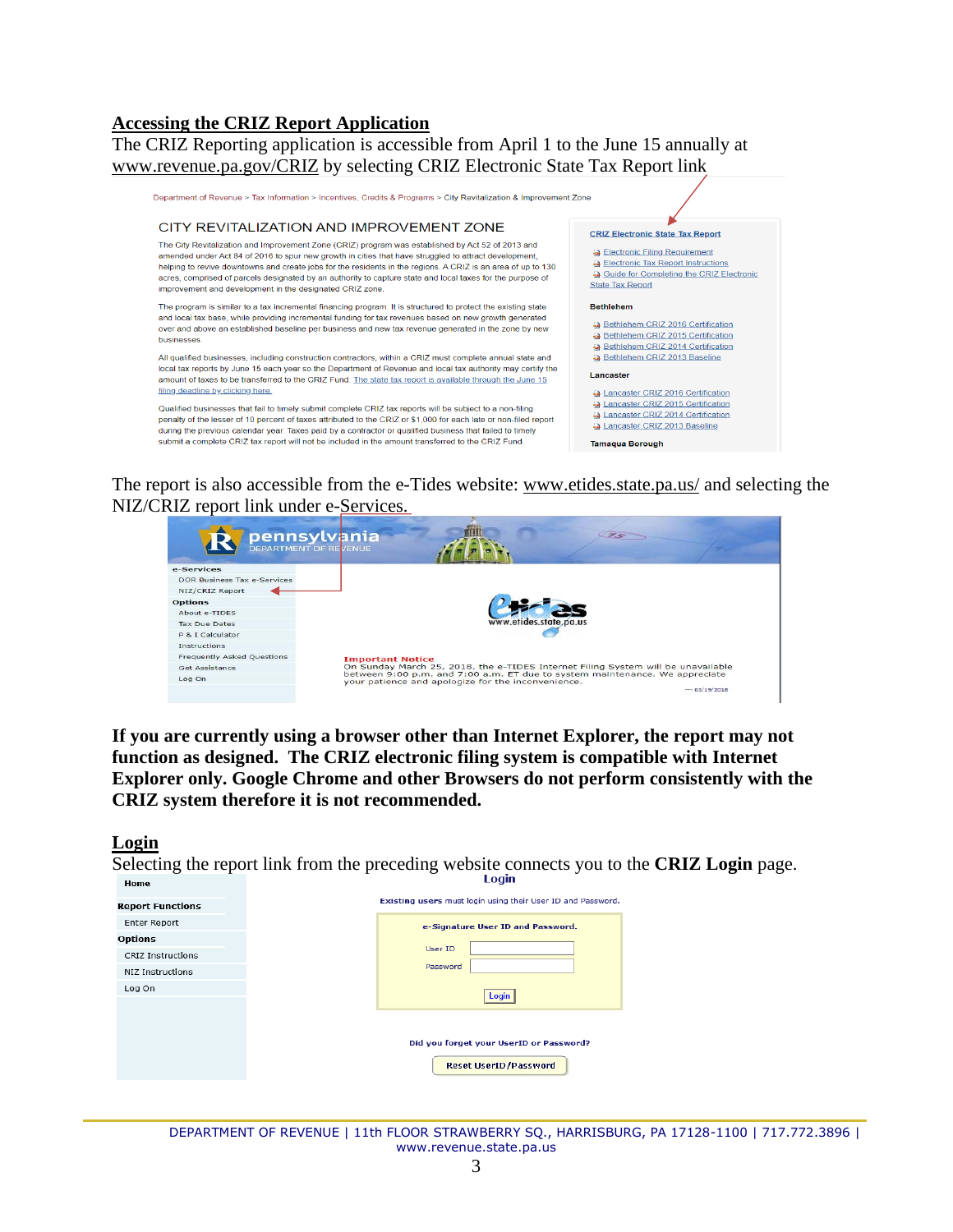Enter your login information in the appropriate fields and select the Login button.

• To submit an electronic tax report, users are required to create a Department of Revenue electronic signature, then log on using the e-signature. A single user may file CRIZ reports on behalf of one or more businesses, without limitation.

# <span id="page-3-0"></span>**CRIZ – Home Page**

Upon entering the user credentials, the user must select "Enter Report" under the user menu for Report Functions.

| Home                     | Welcome to online NIZ and CRIZ Tax Return.<br>Please select one of the options from the left menu to file a Return. |
|--------------------------|---------------------------------------------------------------------------------------------------------------------|
| <b>Report Functions</b>  |                                                                                                                     |
| <b>Enter Report</b>      |                                                                                                                     |
| Search Report            |                                                                                                                     |
| <b>Options</b>           |                                                                                                                     |
| <b>CRIZ Instructions</b> |                                                                                                                     |
| <b>NIZ Instructions</b>  |                                                                                                                     |
| Log Off                  |                                                                                                                     |

All businesses submitting an electronic report must select "CRIZ" from the drop down menu, for the submission of a City Revitalization and Improvement Zone tax report.

| Home                     |                                           | <b>NIZ and CRIZ Report</b> |
|--------------------------|-------------------------------------------|----------------------------|
| <b>Report Functions</b>  | Do you want to file a NIZ or CRIZ report? | <b>CRIZ</b><br>▼           |
| <b>Enter Report</b>      |                                           |                            |
| Search Report            |                                           | Continue                   |
| <b>Options</b>           |                                           |                            |
| <b>CRIZ Instructions</b> |                                           |                            |
| <b>NIZ Instructions</b>  |                                           |                            |
| Log Off                  |                                           |                            |
|                          |                                           |                            |

The report requires a user to identify the city, location number, EIN/SSN, and legal name of each business for which a report is submitted.

• This information is used to code and identify the report within the Department of Revenue and provide additional access to the user to Save, Modify, Edit or Change a report.

**Note:** Failure to record the information, as submitted will deny access to the report for future modifications.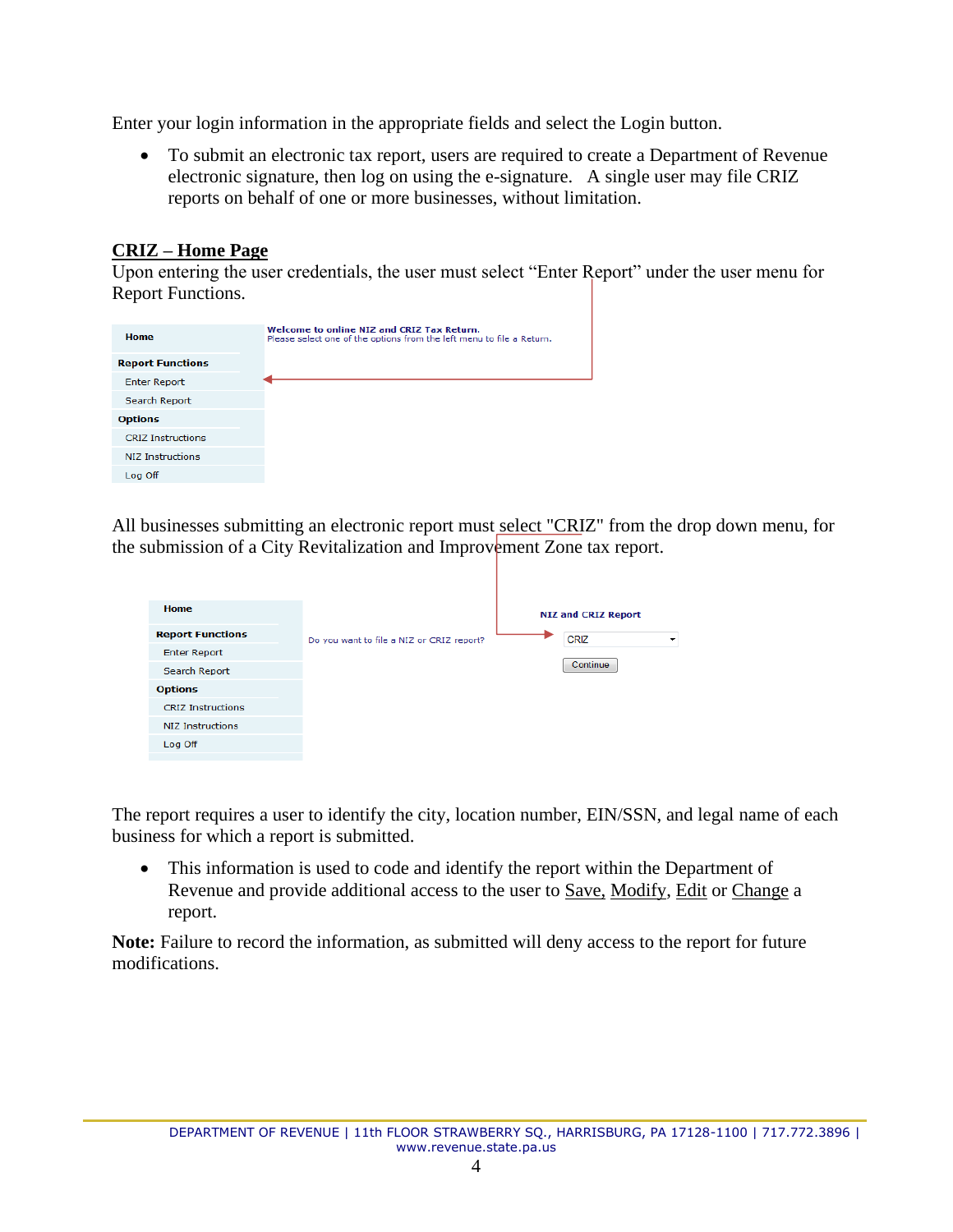| Home                     |                                                                                                                                                                                             | <b>CRIZ Report</b>       |         |  |  |  |
|--------------------------|---------------------------------------------------------------------------------------------------------------------------------------------------------------------------------------------|--------------------------|---------|--|--|--|
| <b>Report Functions</b>  | $*$ = Field is Required                                                                                                                                                                     |                          |         |  |  |  |
| <b>Enter Report</b>      | $\overline{\mathbf{v}}$                                                                                                                                                                     |                          |         |  |  |  |
| Search Report            | If an entity has multiple locations within the CRIZ, a different location number must be selected for each report filed. If only one<br>report is being prepared, the location number is 1. |                          |         |  |  |  |
| <b>Options</b>           | Your Filing Year:                                                                                                                                                                           | 2013                     |         |  |  |  |
| <b>CRIZ Instructions</b> | *CRIZ City:                                                                                                                                                                                 | Lancaster                | ▼       |  |  |  |
| NIZ Instructions         | *Location Number:                                                                                                                                                                           | $\overline{\phantom{a}}$ |         |  |  |  |
| Log Off                  | *EIN/SSN:                                                                                                                                                                                   | 123456789                | $EIN -$ |  |  |  |
|                          | *Legal Name:                                                                                                                                                                                | <b>ABC Croporation</b>   |         |  |  |  |
|                          | Report © Amend Report                                                                                                                                                                       |                          |         |  |  |  |
|                          |                                                                                                                                                                                             | Continue                 |         |  |  |  |

Page Fields:

- 1. **CRIZ City**: In the drop down menu, select the name of city in which the business is located.
- 2. **Location Number:** Any business with more than one location within the CRIZ must submit separate reports for each location within the CRIZ. The electronic application requires the user to select a different location number for each unique report filed. If a business only has one location within the CRIZ, the location number is "1". For each additional report, the user must select a new location number "2", "3", "4".
- 3. **EIN/SSN:** Enter the EIN assigned to the business by the Internal Revenue Service. If the business does not have an EIN, enter the owner's Social Security number.

| If the business structure is:    | Use the:                                       |
|----------------------------------|------------------------------------------------|
| Sole Proprietorship              | Individual owner's name                        |
| Corporation                      | Name as shown in the articles of incorporation |
| Partnership                      | Name as shown in the partnership agreement     |
| Association                      | Name as shown in the association agreement     |
| <b>Business Trust</b>            | Name as shown in the trust agreement           |
| Estate                           | Legal name of the estate                       |
| <b>Limited Liability Company</b> | Name as shown in the articles of organization  |

4. **Legal Name:** follow the instructions in the chart below: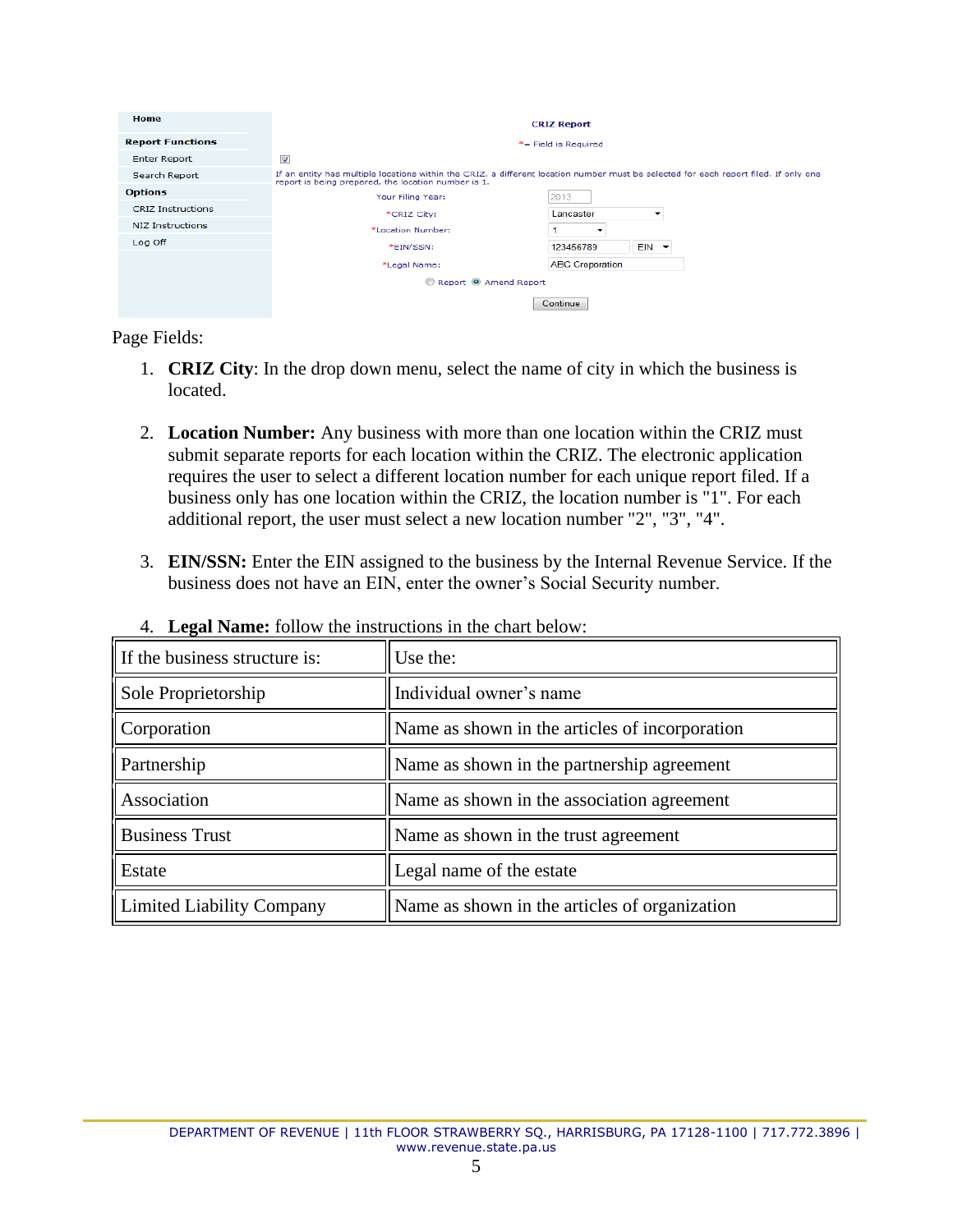#### <span id="page-5-0"></span>**Enhanced Reporting Functionality**

Users are permitted to Save, Modify, Edit or Change reports during the open report submission period between April 1st and June 15th.

- For users completing the report for the first time, select the Report button.
- For users returning to the report, that do not have a confirmation number, select the Report button. Upon reentry to the report, previously inputted information will be saved, as long as the user, selected the continue button to the next section within the report prior to exiting during a prior session.
- Users returning to the report to amend the report must acknowledge, that the original report will be deleted and that selecting the Amend button, will require the user to resubmit the report and obtain a new confirmation number.

## <span id="page-5-1"></span>**Part I: Identification of Qualified Business**

This page of the application requires users to identify specific business information, which will be used in the certification of the report.

| Home                     | <b>CRIZ Report</b>                                                                                 |                          |                                                  |                                         |  |  |  |  |
|--------------------------|----------------------------------------------------------------------------------------------------|--------------------------|--------------------------------------------------|-----------------------------------------|--|--|--|--|
| <b>Report Functions</b>  |                                                                                                    |                          | *= Field is Required                             |                                         |  |  |  |  |
| <b>Enter Report</b>      | $\sqrt{2}$                                                                                         |                          |                                                  |                                         |  |  |  |  |
| Search Report            | <b>Reporting Year:</b>                                                                             | 2013                     | CRIZ City:                                       | Lancaster                               |  |  |  |  |
| <b>Options</b>           | Location Number:                                                                                   |                          | EIN/SSN:                                         | 123456789                               |  |  |  |  |
| <b>CRIZ Instructions</b> |                                                                                                    | <b>ABC Croporation</b>   |                                                  |                                         |  |  |  |  |
| NIZ Instructions         | Legal Name:                                                                                        |                          |                                                  |                                         |  |  |  |  |
| Log Off                  | PART I: IDENTIFICATION OF OUALIFIED BUSINESS<br>*Date of First Operations in<br>CRIZ (MM/DD/YYYY): | <b>THE</b><br>01/01/2013 | *Date of First Operations in PA<br>(MM/DD/YYYY): | <b>THE</b><br>12/31/2013                |  |  |  |  |
|                          | *Telephone Number:                                                                                 | 7276570089               | *Number Of Locations within<br>Pennsylvania:     | 3                                       |  |  |  |  |
|                          | Trade Name:                                                                                        | <b>AToZ Corpotation</b>  |                                                  |                                         |  |  |  |  |
|                          | <b>Contact</b>                                                                                     |                          |                                                  |                                         |  |  |  |  |
|                          | *Name:                                                                                             | <b>Steve Smith</b>       | *Telephone Number:                               | 7175643385                              |  |  |  |  |
|                          | <b>Email Address:</b>                                                                              | Smith@yahoo.com          |                                                  |                                         |  |  |  |  |
|                          | <b>Mailing Address</b>                                                                             |                          |                                                  |                                         |  |  |  |  |
|                          | *Address Line 1:                                                                                   | 675 Myrtle ct            | Address Line 2:                                  | Wood Cliff                              |  |  |  |  |
|                          | *City:                                                                                             | Philadelphia             | *State:                                          | PA $\bullet$ * $*_{\text{ZIP}}$ ; 19748 |  |  |  |  |
|                          | <b>Street/Job Address</b>                                                                          |                          |                                                  |                                         |  |  |  |  |
|                          | *Address Type                                                                                      | Street 3ob               | Same as Mailing Address:                         | $\blacksquare$                          |  |  |  |  |
|                          | *Address Line 1:                                                                                   | 123 Market St            | Address Line 2:                                  |                                         |  |  |  |  |
|                          | *City:                                                                                             | Harrisburg               | *State:                                          | PA $\star$ * $_{ZIP}$ ; 17128           |  |  |  |  |
|                          | PA Sales & Use Tax License<br>Number:                                                              | 23425675                 | PA Employer Withholding<br>Account Number:       | 98798796                                |  |  |  |  |
|                          | PA Corporation Tax Account<br>Number:                                                              | 8753632                  | Revenue ID:                                      | 2379428347                              |  |  |  |  |
|                          | Malt Beverage Account Number: 5483                                                                 |                          |                                                  |                                         |  |  |  |  |
|                          |                                                                                                    |                          | Continue                                         |                                         |  |  |  |  |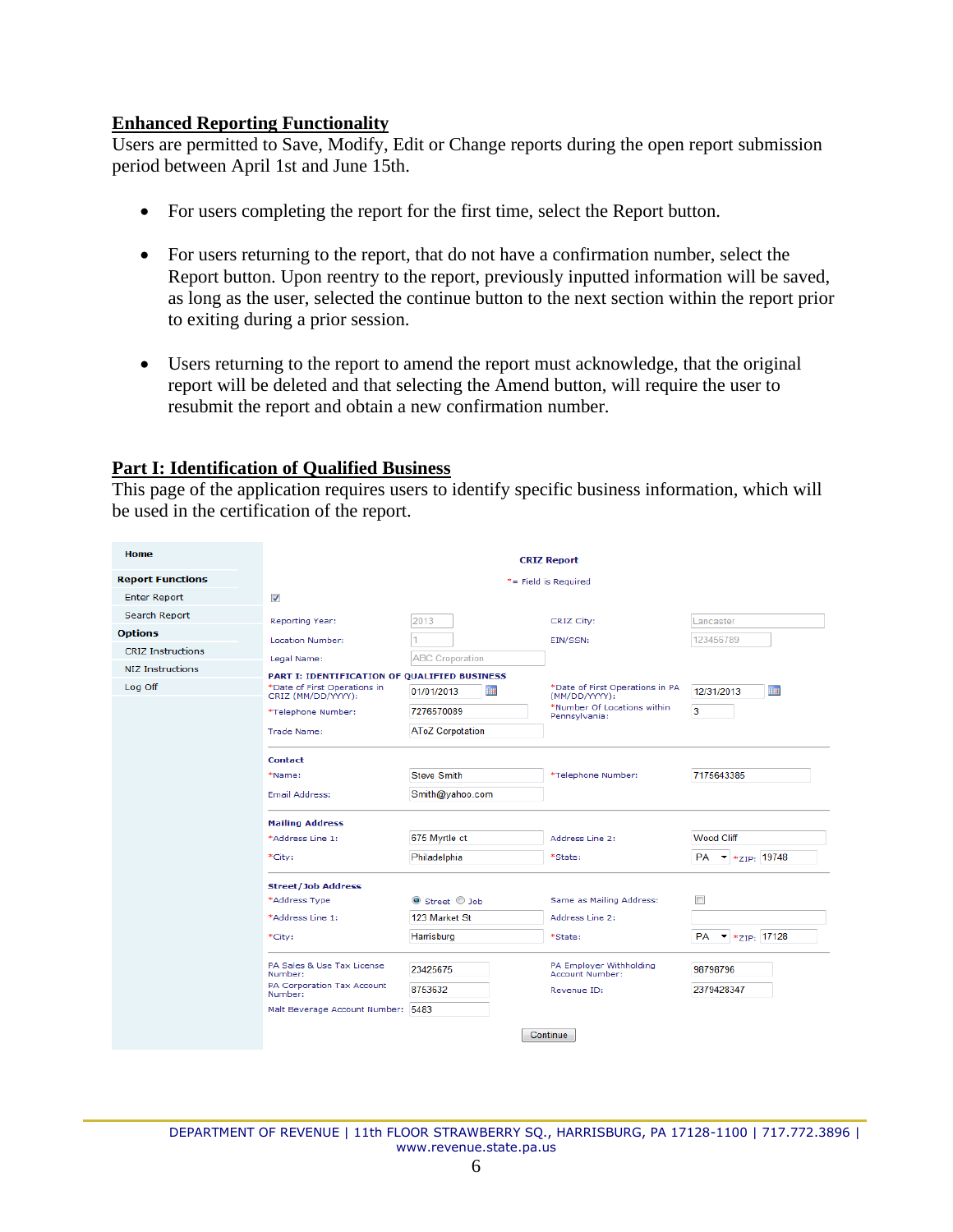- 1. **Date of First Operations in CRIZ:** Enter the first date the entity conducted an active trade or business in the CRIZ.
- 2. **Date of First Operations in Pennsylvania:** Enter the first date the entity conducted any activity in PA within or outside the CRIZ and/or employed PA residents.
- 3. **Telephone Number:** Enter the telephone number for the entity in the CRIZ.
- 4. **Number of Locations in Pennsylvania**: If the entity has more than one location in which business is conducted within the commonwealth, enter the number of locations here.
- 5. **Trade Name**: Enter the name by which the entity is commonly known (doing business as, trading as, also known as), if it is a name other than the legal name.
- 6. **Contact Information**: Enter the name, telephone number and email address of the person the Department of Revenue may contact regarding questions about the report.
- 7. **Mailing Address**: Enter the address where the entity prefers to receive mail, if at an address other than the entity street address. A post office box is acceptable.
- 8. **Street Address**: Enter the physical location of the entity located within the CRIZ. A post office box is not acceptable.
- 9. **Job Address**: Enter the physical location of the construction contract within the CRIZ for entities filing the reports as construction contractors.
- 10. **PA Sales and Use Tax License Number**: Eight-digit license number assigned by the Department of Revenue permitting businesses to collect sales tax on taxable sales made within PA and facilitating the reporting of use tax on property and services used within PA where no sales tax was paid to a vendor.
- 11. **PA Employer Withholding Account Number**: Eight-digit number assigned by the Department of Revenue enabling businesses to withhold PA personal income tax.
- 12. **PA Corporate Tax Account Number**: Seven-digit number assigned by the Department of Revenue enabling businesses to remit corporation taxes.
- 13. **REVENUE ID**: Ten-digit number assigned by the Department of Revenue, separate from any federally issued identification numbers or Pennsylvania license numbers.
- 14. **Malt Beverage Account ID**: Four-digit number assigned by the Department of Revenue enabling Pennsylvania manufacturers and bonded importers to report taxable malt beverages.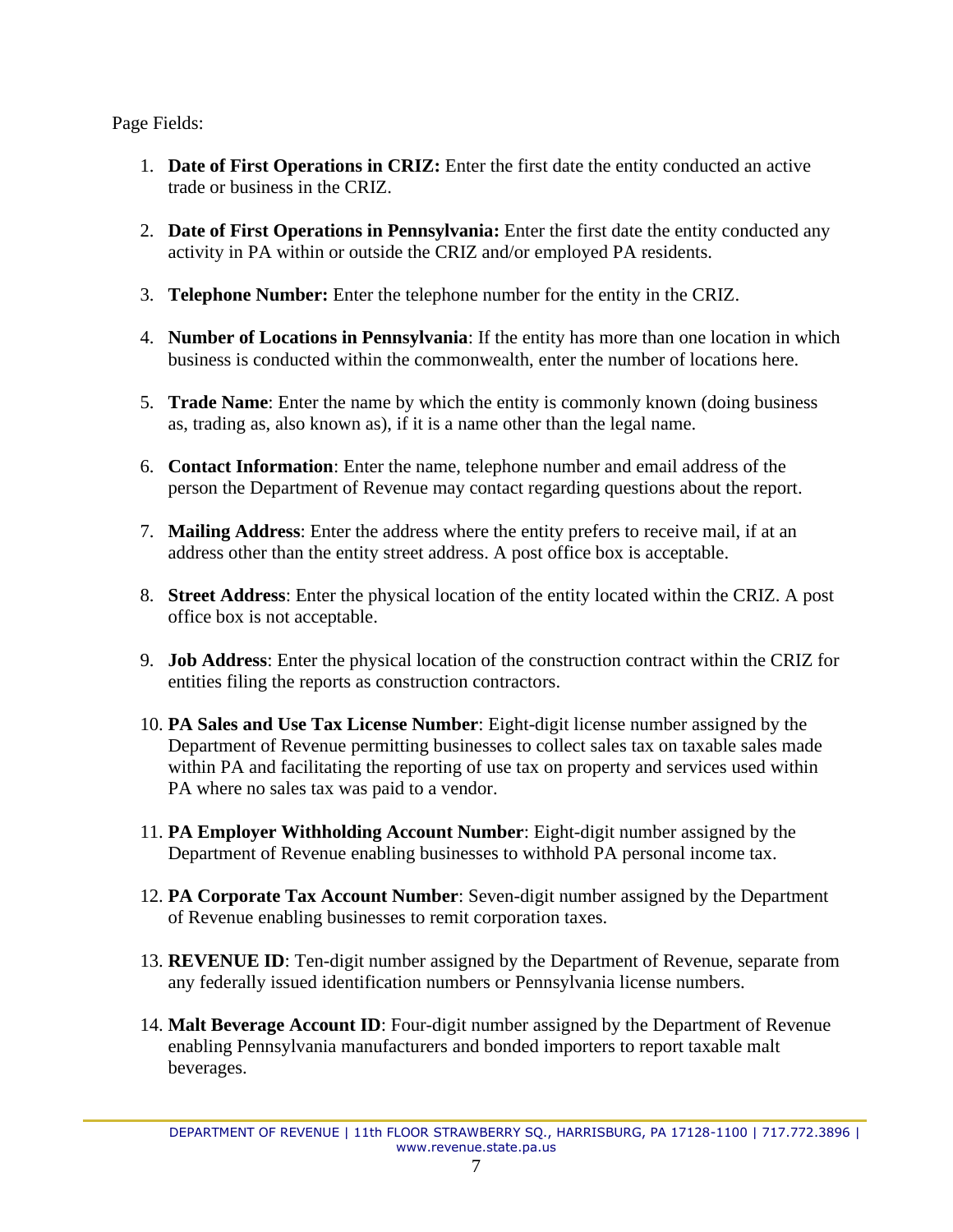# <span id="page-7-0"></span>**Part II: Apportionment Worksheet for Corporations**

Businesses that remit corporate net income tax, capital stock/foreign franchise tax or bank shares tax must calculate and apportion the amount attributable to the location within the zone using this worksheet. Businesses that do not remit taxes listed within the worksheet may proceed to Part III of the report.

| <b>Report Functions</b><br>123456789<br><b>Location Number:</b><br>EIN/SSN:<br><b>Enter Report</b><br>ABC Croporation<br>Legal Name:<br><b>Search Report</b><br><b>Options</b><br>PART II: APPORTIONMENT WORKSHEET FOR CORPORATIONS              | 2013<br>Reporting Year: | CRIZ City: | Lancaster |
|--------------------------------------------------------------------------------------------------------------------------------------------------------------------------------------------------------------------------------------------------|-------------------------|------------|-----------|
|                                                                                                                                                                                                                                                  |                         |            |           |
|                                                                                                                                                                                                                                                  |                         |            |           |
|                                                                                                                                                                                                                                                  |                         |            |           |
|                                                                                                                                                                                                                                                  |                         |            |           |
|                                                                                                                                                                                                                                                  |                         |            |           |
| <b>CRIZ Instructions</b><br>Businesses that remit corporate net income tax, capital stock/foreign franchise tax or bank shares tax must calculate and<br>apportion the amount attributable to the location within the zone using this worksheet. |                         |            |           |
| <b>NIZ Instructions</b><br>If you are not subject to Corporate Net Income Tax, Capital Stock/Foreign Franchise Tax or Bank Shares Tax please proceed to                                                                                          |                         |            |           |
| the next page.<br>Log Off                                                                                                                                                                                                                        |                         |            |           |
| <b>A. PROPERTY FACTOR</b>                                                                                                                                                                                                                        |                         |            |           |
| 0.000000<br>Within CRIZ / Within PA                                                                                                                                                                                                              |                         |            |           |
| <b>B. PAYROLL FACTOR</b>                                                                                                                                                                                                                         |                         |            |           |
| 0.000000<br>Within CRIZ / Within PA                                                                                                                                                                                                              |                         |            |           |
| <b>C. SALES FACTOR</b>                                                                                                                                                                                                                           |                         |            |           |
| 0.000000<br>Within CRIZ / Within PA                                                                                                                                                                                                              |                         |            |           |
|                                                                                                                                                                                                                                                  |                         |            |           |
| D. TOTAL APPORTIONMENT(Sum of three factors above):                                                                                                                                                                                              |                         |            |           |
| 0.000000<br>E. TAX PERCENTAGE(divide Total Apportionment by 3):                                                                                                                                                                                  |                         |            |           |
|                                                                                                                                                                                                                                                  |                         |            |           |
| F. CRIZ TAX LIABILITY:                                                                                                                                                                                                                           |                         |            |           |
| Corporate Net Income Tax/Capital Stock/Foreign Franchise<br><b>Bank Shares Tax</b><br>Tax                                                                                                                                                        |                         |            |           |
| <b>Total Tax Payments</b><br>Made                                                                                                                                                                                                                |                         |            |           |
| 0.000000<br>0.000000<br><b>Tax Percentage</b>                                                                                                                                                                                                    |                         |            |           |
| 0.00<br>0.00<br><b>CRIZ Tax Liability</b>                                                                                                                                                                                                        |                         |            |           |
| <b>Edit Business Info</b>                                                                                                                                                                                                                        |                         |            |           |
| Continue                                                                                                                                                                                                                                         |                         |            |           |

Page Fields:

## **Section A: Property Factor**

- 1. *Within the CRIZ –* The average value of the taxpayer's real and tangible personal property owned and used in the CRIZ plus eight times the rental rate for real and tangible personal property rented and used in the CRIZ.
- 2. *Within PA –* The average value of the taxpayer's real and tangible personal property owned and used in PA plus eight times the rental rate for real and tangible personal property rented and used in PA. If the taxpayer uses three-factor apportionment in calculating its capital stock/foreign franchise tax or corporate net income tax, this amount will be the property reported inside PA on Table 1 of the Tables Supporting Determination of Apportionment Percentage, form RCT-106.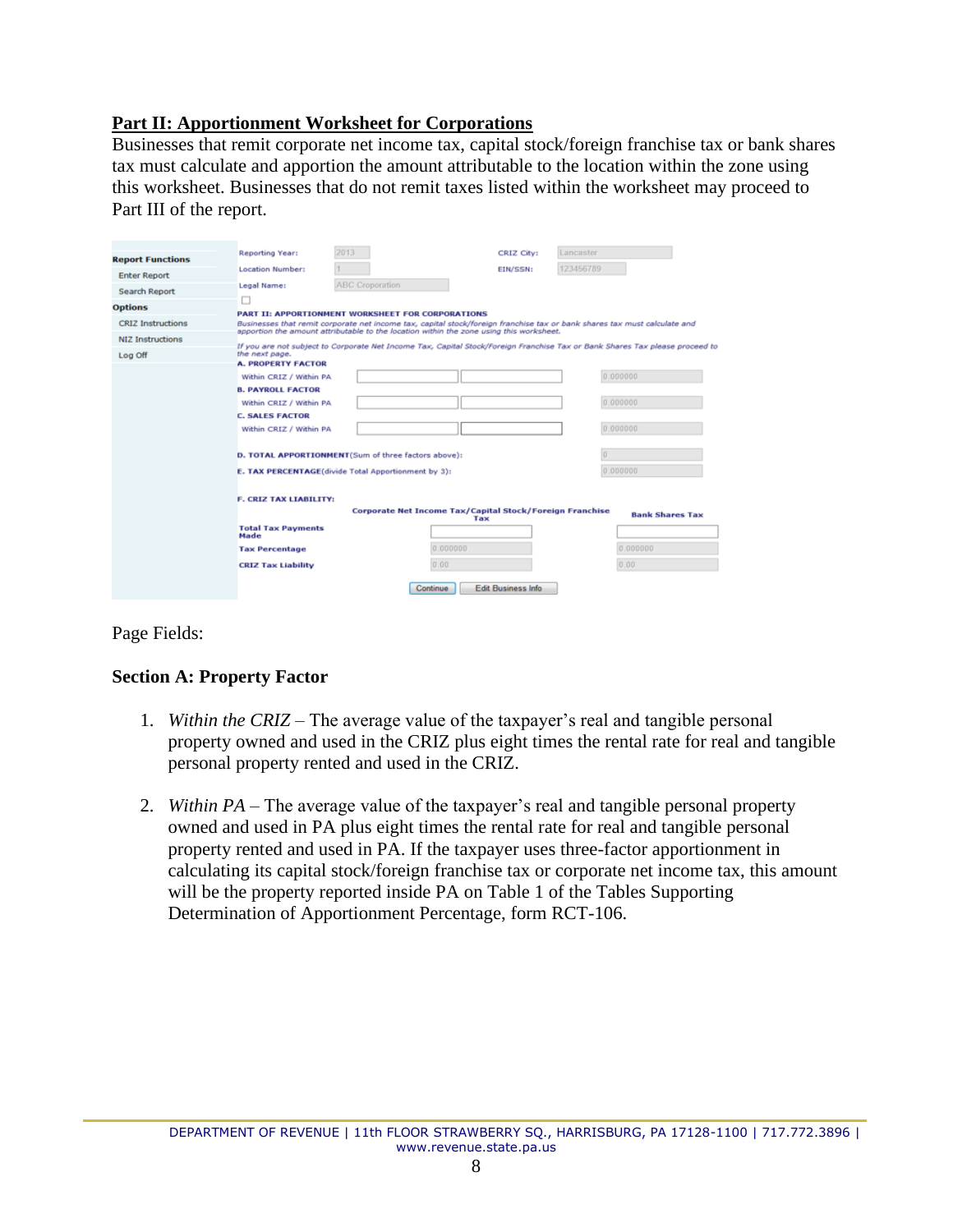# **Section B: Payroll Factor**

- 3. *Within the CRIZ* Total compensation paid in the CRIZ. Compensation is considered paid in the CRIZ under all of the following scenarios:
	- The person's service is performed entirely within the CRIZ;
	- The person's service is performed within and outside the CRIZ, but the service performed outside the CRIZ is incidental to the service performed within the CRIZ; and
	- Some of the service is performed in the CRIZ, and the base of operations is in the CRIZ.
	- If there is no base of operations, compensation is paid in the CRIZ if the place from which the service is directed or controlled is in the CRIZ.
	- If the place from which the service is directed or controlled is not in a location in which the employee's work is performed, compensation is paid in the CRIZ if the employee's residence is within the CRIZ.
- 4. *Within PA* All compensation paid in PA. If the taxpayer uses three-factor apportionment in calculating its capital stock/foreign franchise tax or corporate net income tax, this amount will be the payroll reported inside PA on Table 2 of the Tables Supporting Determination of Apportionment Percentage, form RCT-106.

# **Section C: Sales Factor**

- 5. *Within the CRIZ* Total sales in the CRIZ during the tax period. Sales of tangible personal property are considered in the CRIZ if the property is delivered or shipped to a purchaser that takes possession within the CRIZ, regardless of the FOB point or other conditions of the sale. Sales, other than sales of tangible personal property, are in the CRIZ if:
	- The income-producing activity is performed in the CRIZ; or
	- The income-producing activity is performed within and outside the CRIZ, and a greater proportion of the income-producing activity is performed in the CRIZ than in any other location, based on costs of performance.
- 6. *Within PA* All sales sourced to locations inside PA. This includes all sales destined to locations inside PA plus sales of goods picked-up by customers in the CRIZ, either in their own vehicles or by common carriers arranged for by the customers and transported to locations outside the commonwealth. Since the sourcing of sales picked-up in the CRIZ and transported outside the commonwealth is different for the calculation of the credit than the rules for sourcing these sales in the calculation of the three-factor apportionment, this may not equal the sales reported inside PA on Table 3 of the Tables Supporting Determination of Apportionment Percentage, form RCT-106.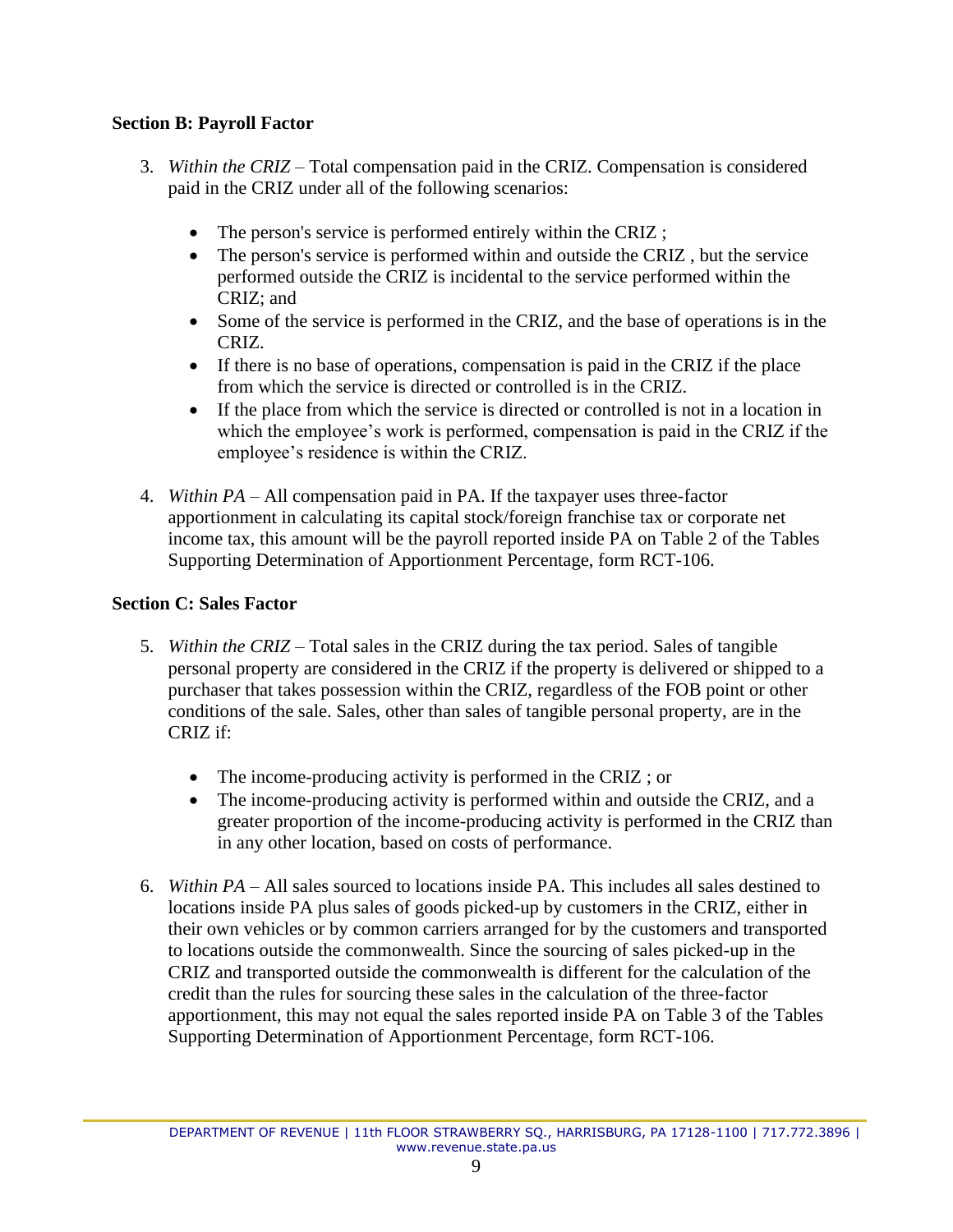**Section D: Total Apportionment:** Add the three factors from Sections A, B and C.

**Section E: Calculation of Tax Percentage:** Divide the Total Apportionment by 3.

**Section F: CRIZ Tax Liability:** Enter the Total Tax Payments remitted to the department during the calendar year. This section will auto-calculate the CRIZ Tax Liability.

# <span id="page-9-0"></span>**Part III: State Tax Remittance Statement**

Businesses that remit Sales, Use and Hotel Occupancy tax, Employer Withholding, Liquor or Malt Beverage Tax charged by a brewer or distillery on the sale of liquor, wine, or malt or brewed beverages in the zone must complete this statement.

| <b>Report Functions</b>  |                                     |                                                                                                         |                                                                                                      |                        |                                                                                                |
|--------------------------|-------------------------------------|---------------------------------------------------------------------------------------------------------|------------------------------------------------------------------------------------------------------|------------------------|------------------------------------------------------------------------------------------------|
| <b>Enter Report</b>      |                                     | 2017                                                                                                    |                                                                                                      |                        |                                                                                                |
| Search Report            | Reporting Year:<br>Location Number: |                                                                                                         | CRIZ City:<br>EIN/SSN:                                                                               | Lancaster<br>123456783 |                                                                                                |
| <b>Options</b>           | Legal Name:                         | ABC Croporation                                                                                         |                                                                                                      |                        |                                                                                                |
| <b>CRIZ Instructions</b> |                                     | PART III: STATE TAX REMITTANCE STATEMENT                                                                | <b>Column A</b>                                                                                      |                        | <b>Column B</b>                                                                                |
| NIZ Instructions         |                                     |                                                                                                         | State taxes paid by the business State taxes paid and attributable                                   |                        |                                                                                                |
| CRIZ Report Guide        |                                     | <b>TAX TYPE</b>                                                                                         | for all Pennsylvania locations in<br>the calendar year for which the<br><b>CRIZ</b> report is filed. |                        | to the location within the CRIZ in<br>the calendar year for which the<br>CRIZ report is filed. |
| NIZ Report Guide         |                                     | Corporate Net Income Tax/Capital Stock/Foreign                                                          | 100                                                                                                  |                        | 200                                                                                            |
| Log Off                  |                                     | Franchise Tax<br><b>Bank Shares Tax</b>                                                                 | 500                                                                                                  |                        | 600                                                                                            |
|                          |                                     | Sales, Use and Hotel Occupancy Tax                                                                      | 700                                                                                                  |                        | 800                                                                                            |
|                          |                                     | <b>Employer Withholding</b>                                                                             | 900                                                                                                  |                        | 100                                                                                            |
|                          | brewed beverages in the zone        | Liquor or malt beverage tax charged by a brewer<br>or distillery on the sale of liquor, wine or malt or | 200                                                                                                  |                        | 300                                                                                            |
|                          |                                     |                                                                                                         | Total taxes remitted to the commonwealth attributable to the CRIZ location:                          |                        | 15000                                                                                          |
|                          |                                     | Continue                                                                                                | Edit Apportionment                                                                                   |                        |                                                                                                |

- 1. Column A: State taxes paid by the business for all Pennsylvania locations in the calendar year for which the CRIZ report is filed.
	- Corporate Net Income Tax/Capital Stock/Foreign Franchise Tax auto populated from Part II Corporation Worksheet.
	- Bank Shares Tax auto populated from Part II Corporation Worksheet.
	- Sales, Use and Hotel Occupancy Tax
	- Employer Withholding Tax
	- Liquor or Malt Beverage Tax charged by a brewer or distillery on the sale of liquor, wine, or malt or brewed beverages in the zone
- 2. Column B: State taxes paid and attributable to the location(s) within the CRIZ in the calendar year for which the CRIZ report is filed.
	- Corporate Net Income Tax/Capital Stock/Foreign Franchise Tax auto populated from Part II Corporation Worksheet.
	- Bank Shares Tax auto populated from Part II Corporation Worksheet.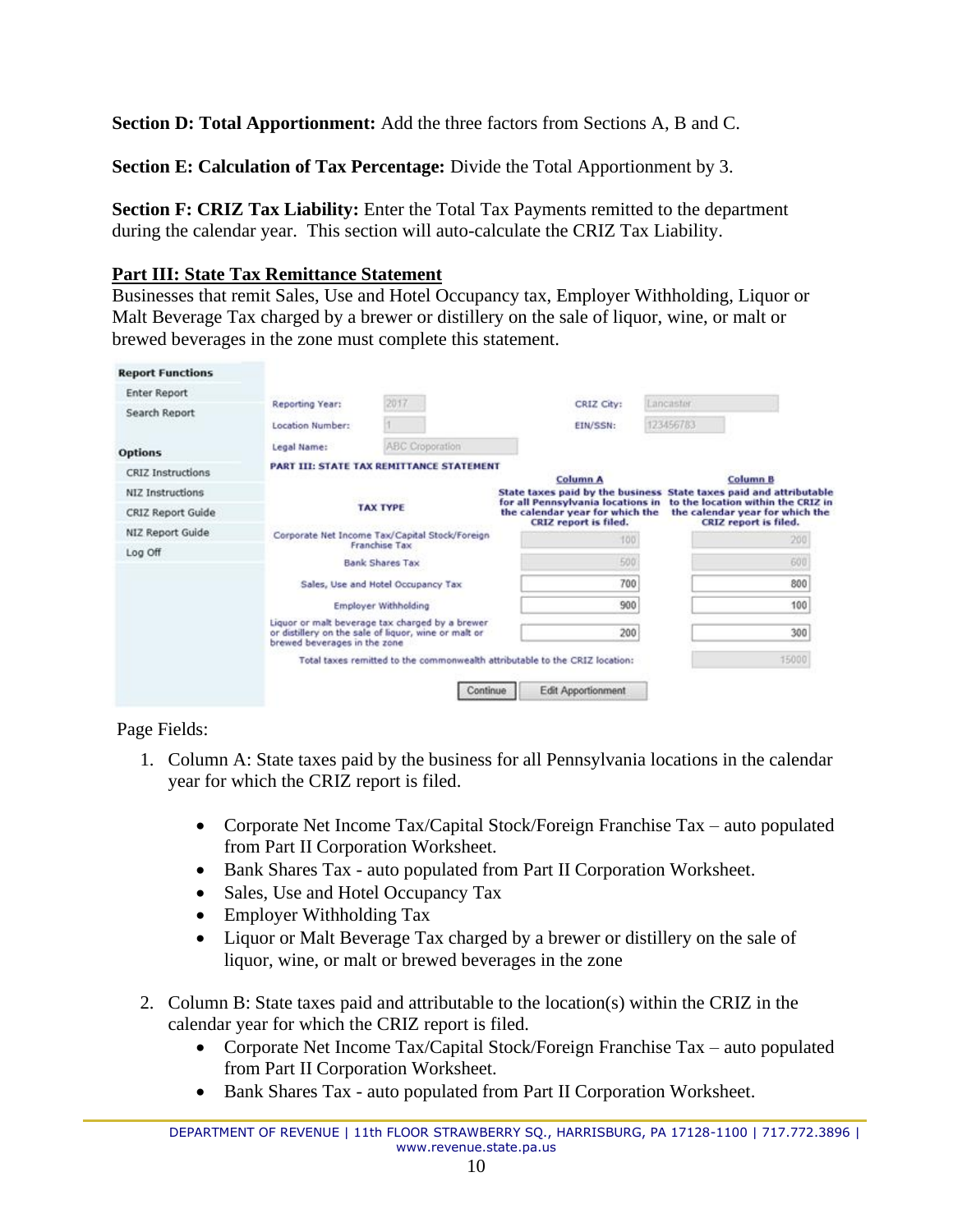- Sales, Use and Hotel Occupancy Tax
- Employer Withholding Tax
- Liquor or Malt Beverage Tax charged by a brewer or distillery on the sale of liquor, wine, or malt or brewed beverages in the zone

**Note:** A business whose only location is within the CRIZ must fill in Columns A and B even if identical amounts are reported.

Businesses that do not remit specific taxes listed within this section must record "0" within all required fields to continue to Part IV of the report.

## <span id="page-10-0"></span>**Part IV: State Tax Refund Statement**

All businesses that are issued a tax refund by the Department of Revenue as the result of an overpayment, the submission of an amended tax return or successful petition for refund from the Board of Appeals must report the refund in this statement.

| <b>Report Functions</b> |                                                                                                                             |                                                                                                        |          |                                                                      |           |                                                                |
|-------------------------|-----------------------------------------------------------------------------------------------------------------------------|--------------------------------------------------------------------------------------------------------|----------|----------------------------------------------------------------------|-----------|----------------------------------------------------------------|
| Enter Report            |                                                                                                                             | 2017                                                                                                   |          |                                                                      | Lancaster |                                                                |
| Search Report           | Reporting Year:                                                                                                             |                                                                                                        |          | CRIZ City:                                                           |           |                                                                |
|                         | <b>Location Number:</b>                                                                                                     |                                                                                                        |          | EIN/SSN:                                                             | 123456783 |                                                                |
| <b>Options</b>          | Legal Name:                                                                                                                 | <b>ABC Croporation</b>                                                                                 |          |                                                                      |           |                                                                |
| CRIZ Instructions       |                                                                                                                             | <b>PART IV: STATE TAX REFUND STATEMENT</b>                                                             |          | <b>Column A</b>                                                      |           | <b>Column B</b>                                                |
| NIZ Instructions        |                                                                                                                             |                                                                                                        |          | <b>Refunds granted to the business</b>                               |           | <b>Refunds aranted to the business</b>                         |
| CRIZ Report Guide       |                                                                                                                             | <b>TAX TYPE</b>                                                                                        |          | for all Pennsylvania locations in<br>the calendar year for which the |           | and attributable to the location<br>(s) within the CRIZ in the |
| NIZ Report Guide        |                                                                                                                             |                                                                                                        |          | <b>CRIZ</b> report is filed.                                         |           | calendar year for which the CRIZ<br>report is filed.           |
| Log Off                 |                                                                                                                             | Corporate Net Income Tax/Capital Stock/Foreign<br><b>Franchise Tax</b>                                 |          | 111                                                                  |           | 222                                                            |
|                         |                                                                                                                             | <b>Bank Shares Tax</b>                                                                                 |          | 555                                                                  |           | 666                                                            |
|                         |                                                                                                                             | Sales, Use and Hotel Occupancy Tax                                                                     |          | 777                                                                  |           | 888                                                            |
|                         |                                                                                                                             | <b>Employer Withholding</b>                                                                            |          | 999                                                                  |           | 111                                                            |
|                         | <b>Beverage Tax</b>                                                                                                         | Refunds to a brewer or distillery of Liquor or Malt                                                    |          | 222                                                                  |           | 333                                                            |
|                         | in the CRIZ                                                                                                                 | Sales & Use tax paid to a construction contractor<br>on the purchase of materials used in construction |          | 444                                                                  |           | 555                                                            |
|                         | the business for activity in the zone                                                                                       | Sales & Use tax paid on the purchase of tangible<br>personal property or services used exclusively by  |          | 666                                                                  |           | 777                                                            |
|                         | Pennsylvania personal income tax paid on                                                                                    | business income for activity within the CRIZ but                                                       |          |                                                                      |           |                                                                |
|                         | members or partners of Subchapter S<br>corporations, Limited Liability Companies,<br>Partnerships and Sole proprietorships. | not withheld by the business for: shareholders,                                                        |          | 500                                                                  |           | 600                                                            |
|                         |                                                                                                                             | Total Refunds attributable to the CRIZ location:                                                       |          |                                                                      |           | 16666                                                          |
|                         |                                                                                                                             |                                                                                                        | Continue | <b>Edit Remittance</b>                                               |           |                                                                |

- 1. Column A: Refunds granted to the business for all Pennsylvania locations in the calendar year for which the CRIZ report is filed.
- 2. Column B: Refunds granted to the business and attributable to the location(s) within the CRIZ in the calendar year for which the CRIZ report is filed.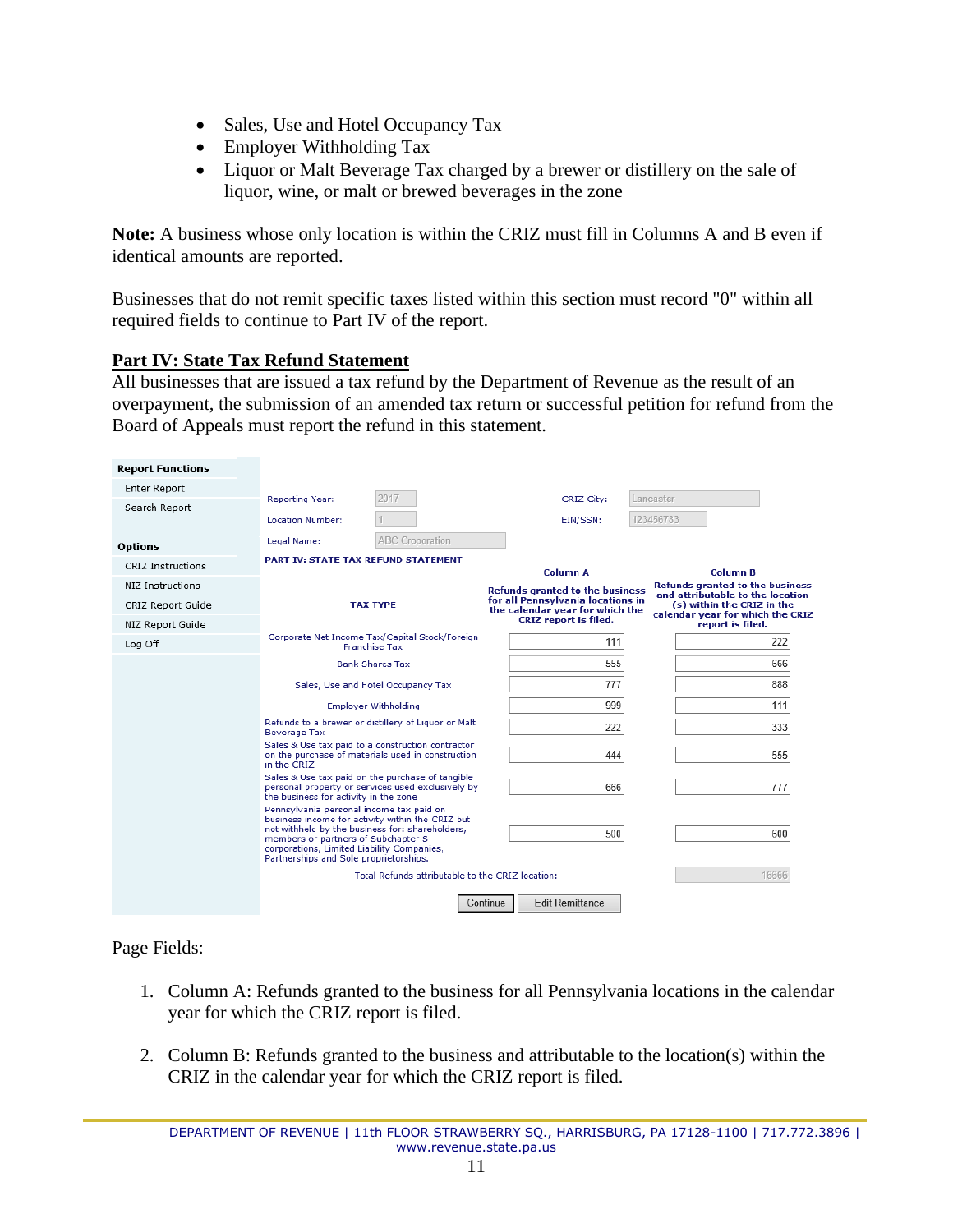**Note:** A business whose only location is within the CRIZ must fill in Columns A and B even if identical amounts are reported.

#### <span id="page-11-0"></span>**Part V: Malt or Brewed Beverage Tax Statement**

This statement requires restaurants or bars to document the volume of malt or brewed beverages resold in the zone, purchased from a Pennsylvania beer distributor located outside of the zone and the sales tax paid from the purchases, as recorded on invoices and receipts during the sales transaction at the beer distributor.

| <b>Report Functions</b>  |                                                                                                                                                         |                                                                  | <b>CRIZ Report</b>                                                                                                                                                                                                                                  |                        |                                                                                                                                       |  |  |  |  |
|--------------------------|---------------------------------------------------------------------------------------------------------------------------------------------------------|------------------------------------------------------------------|-----------------------------------------------------------------------------------------------------------------------------------------------------------------------------------------------------------------------------------------------------|------------------------|---------------------------------------------------------------------------------------------------------------------------------------|--|--|--|--|
| Enter Report             |                                                                                                                                                         |                                                                  |                                                                                                                                                                                                                                                     |                        |                                                                                                                                       |  |  |  |  |
| Search Report            | Reporting Year:<br>Location Number:                                                                                                                     | 2017<br>1                                                        | CRIZ City:<br><b>EIN/SSN:</b>                                                                                                                                                                                                                       | Lancaster<br>123456783 |                                                                                                                                       |  |  |  |  |
| <b>Options</b>           | Legal Name:                                                                                                                                             | ABC Croporation<br>PART V: MALT OR BREWED BEVERAGE TAX STATEMENT |                                                                                                                                                                                                                                                     |                        |                                                                                                                                       |  |  |  |  |
| <b>CRIZ Instructions</b> |                                                                                                                                                         |                                                                  |                                                                                                                                                                                                                                                     |                        |                                                                                                                                       |  |  |  |  |
| NIZ Instructions         | NOTE: These calculations only apply if malt beverages are purchased by a restaurant or bar from a Pennsylvania beer<br>distributor outside of the zone. |                                                                  |                                                                                                                                                                                                                                                     |                        |                                                                                                                                       |  |  |  |  |
| CRIZ Report Guide        | Malt or Brewed Beverage Excise Tax Formula for calculation: tax rate (see below) multiplied by volume purchased for                                     |                                                                  |                                                                                                                                                                                                                                                     |                        |                                                                                                                                       |  |  |  |  |
| NIZ Report Guide         |                                                                                                                                                         | resale in the zone per volume amount.                            |                                                                                                                                                                                                                                                     |                        |                                                                                                                                       |  |  |  |  |
| Log Off                  | in the zone multiplied by 0.06.                                                                                                                         |                                                                  |                                                                                                                                                                                                                                                     |                        | Malt or Brewed Beverage Sales Tax Formula for calculation: total cost of malt or brewed beverage purchased for resale                 |  |  |  |  |
|                          |                                                                                                                                                         |                                                                  | NOTE: If business records only contain the cost of total purchases with tax included in the total figure, this formula must be<br>used: total cost of malt or brewed beverage purchased for resale in the zone divided by 1.06) multiplied by 0.06. |                        |                                                                                                                                       |  |  |  |  |
|                          |                                                                                                                                                         | <b>Volume Amount Excise Tax Rate</b>                             | Volume purchased<br>for resale in the<br>zone                                                                                                                                                                                                       |                        | <b>Tax Paid</b>                                                                                                                       |  |  |  |  |
|                          | 1 Barrel                                                                                                                                                | \$2.48                                                           | $\overline{1}$                                                                                                                                                                                                                                      |                        | 2.48                                                                                                                                  |  |  |  |  |
|                          | 1/2 Barrel                                                                                                                                              | \$1.24                                                           | 3                                                                                                                                                                                                                                                   |                        | 3.72                                                                                                                                  |  |  |  |  |
|                          | 50 Liter                                                                                                                                                | \$1.06                                                           | 4                                                                                                                                                                                                                                                   |                        | 4.24                                                                                                                                  |  |  |  |  |
|                          | 12 Gallon                                                                                                                                               | \$0.96                                                           | 5                                                                                                                                                                                                                                                   |                        | 4.84                                                                                                                                  |  |  |  |  |
|                          | 1/4 Barrel                                                                                                                                              | \$0.62                                                           | 6                                                                                                                                                                                                                                                   |                        | 3.72                                                                                                                                  |  |  |  |  |
|                          | $1/6$ Barrel                                                                                                                                            | \$0,42                                                           | $\overline{7}$                                                                                                                                                                                                                                      |                        | 2.94                                                                                                                                  |  |  |  |  |
|                          | 1/8 Barrel                                                                                                                                              | \$0.32                                                           | 8                                                                                                                                                                                                                                                   |                        | 2.56                                                                                                                                  |  |  |  |  |
|                          | $1/2$ Pint                                                                                                                                              | \$0,0066                                                         | 17                                                                                                                                                                                                                                                  |                        | 0.11                                                                                                                                  |  |  |  |  |
|                          |                                                                                                                                                         |                                                                  |                                                                                                                                                                                                                                                     | <b>TOTAL TAX PAID</b>  | 2218                                                                                                                                  |  |  |  |  |
|                          |                                                                                                                                                         |                                                                  | *INVOICE OR RECEIPT NUMBER:                                                                                                                                                                                                                         | 12345678ABC            |                                                                                                                                       |  |  |  |  |
|                          |                                                                                                                                                         |                                                                  | *DATE OF INVOICE OR RECEIPT (MWDD/WW): 11/16/2017                                                                                                                                                                                                   |                        |                                                                                                                                       |  |  |  |  |
|                          |                                                                                                                                                         |                                                                  | *PURCHASE PRICE:                                                                                                                                                                                                                                    | 10000                  |                                                                                                                                       |  |  |  |  |
|                          |                                                                                                                                                         |                                                                  | *TOTAL SALES AND USE TAX PAID:                                                                                                                                                                                                                      | 600                    |                                                                                                                                       |  |  |  |  |
|                          |                                                                                                                                                         |                                                                  | Save and Add                                                                                                                                                                                                                                        | Clear                  |                                                                                                                                       |  |  |  |  |
|                          |                                                                                                                                                         | MALT OR BREWED BEVERAGE TAX STATEMENT                            |                                                                                                                                                                                                                                                     |                        |                                                                                                                                       |  |  |  |  |
|                          |                                                                                                                                                         | resale in the zone.                                              |                                                                                                                                                                                                                                                     |                        | Total cost of malt or brewed beverages purchased for Sales tax paid for malt or brewed beverages purchased<br>for resale in the zone. |  |  |  |  |
|                          |                                                                                                                                                         | 32100                                                            |                                                                                                                                                                                                                                                     |                        | 321                                                                                                                                   |  |  |  |  |
|                          |                                                                                                                                                         |                                                                  | Continue                                                                                                                                                                                                                                            | Edit Refund            |                                                                                                                                       |  |  |  |  |
|                          |                                                                                                                                                         |                                                                  | invoices must match the chart at the time of the audit for certification.                                                                                                                                                                           |                        | The Department reserves the right to audit the information found within this chart. If selected for an audit, the                     |  |  |  |  |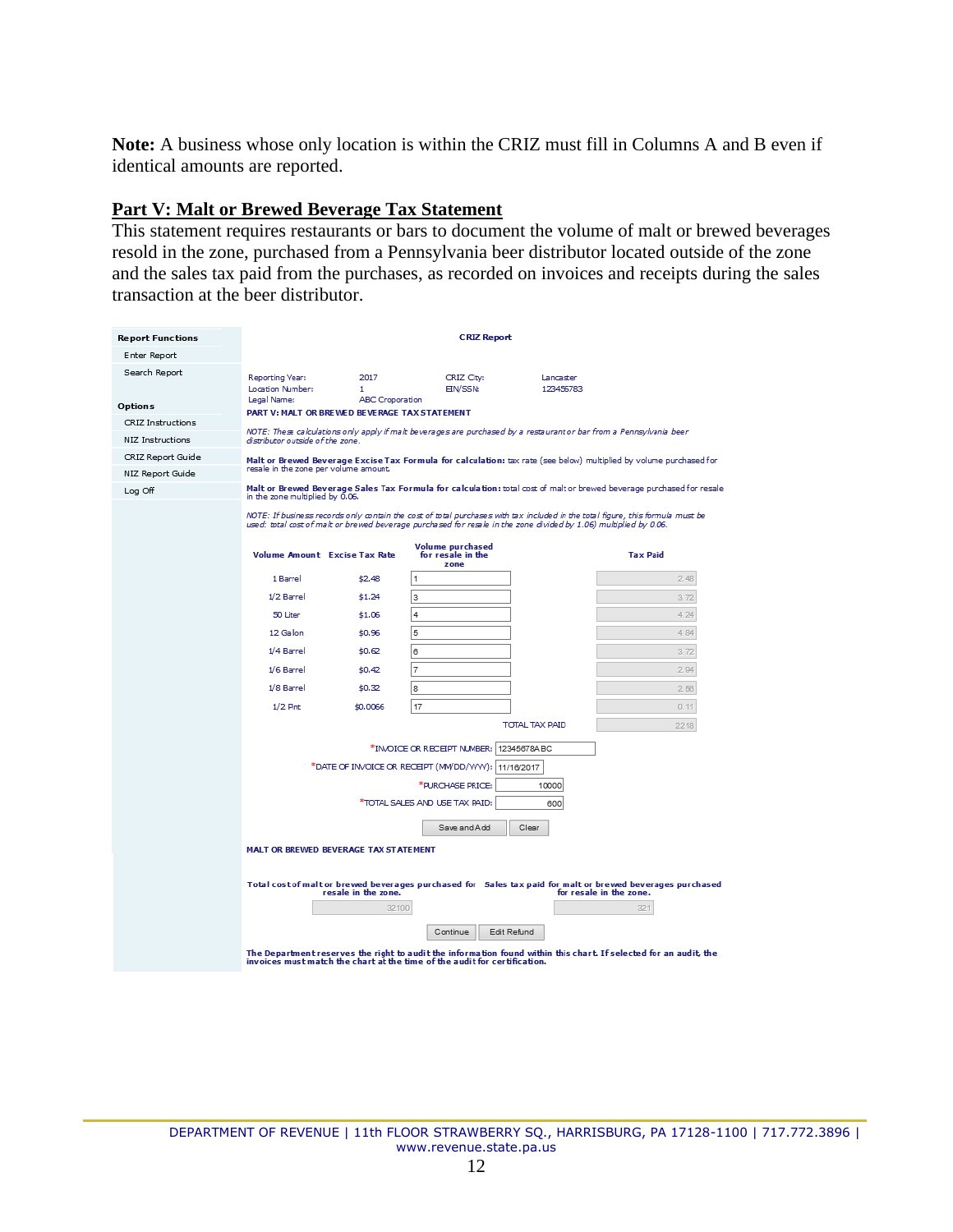# Page Fields:

- 1. Volume Chart: Each field in the volume chart permits a business to report the volume of malt or brewed beverages purchased for resale in the zone for auto-calculation of taxes paid on the volume amounts per field.
- 2. Invoice Documentation: Restaurants and Bars are required to document the invoices and receipts used to determine the sales tax paid on the volumes of malt or brewed beverages purchased for resale in the zone. Total cost and sales tax is auto-calculated on the statement.
	- Invoice or Receipt Number: Found at the top or bottom of the actual invoice or receipt received during the sales transaction with the beer distributor.
	- Date of Invoice or Receipt: Found at the top or bottom of the actual invoice or receipt received during the sales transaction with the beer distributor.
	- Purchase Price: Found by calculating the purchase price of each malt or brewed beverage item on the receipt or invoice.
		- ❖ Do not include non-malt or brewed beverage items such as Taps, Ice, Snacks, Cups, and Freight etc.
	- Total Sales and Use Tax Paid: Found by calculating the purchase price of each malt or brewed beverage item by the malt or brewed beverage tax formula found on the report.
		- ❖ Do not include sales tax paid from non-malt or brewed beverage items such as Taps, Ice, Snacks, Cups, and Freight etc.

After completing each set of fields per invoice, click on the Save and Add Button. This will create a sub-chart on the page with the invoices.

*Warning: If this page will be completed in parts based on timing constraints, you will be required to click on the continue button, prior to exiting the report. If you fail to click on the continue button, the information will not be saved upon returning to the report.* 

## **The Department reserves the right to Audit the information found within this statement. If selected for an Audit, the invoices must match the chart at the time of the audit for certification.**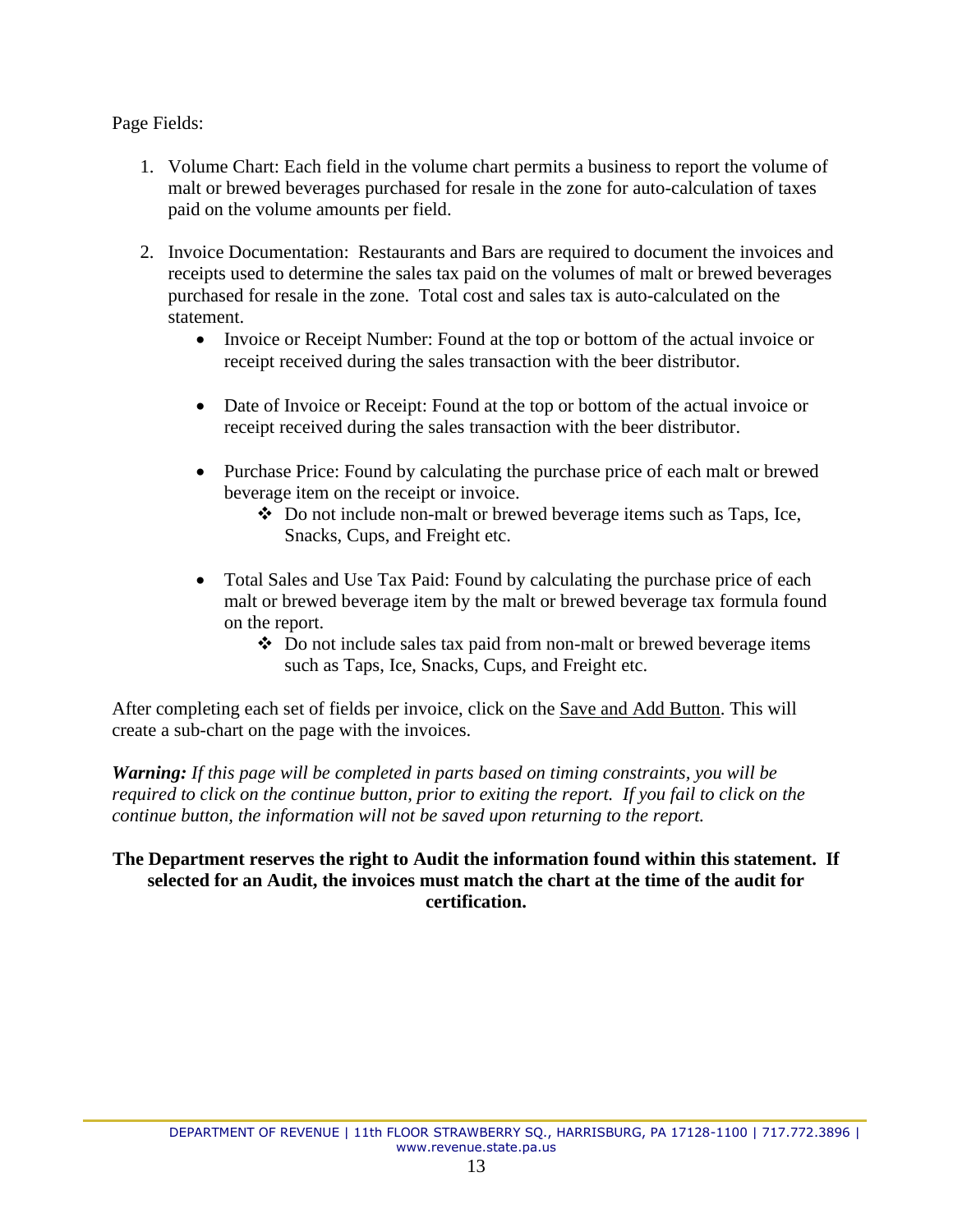# <span id="page-13-0"></span>**Part VI: Liquor/Wine Tax Statement**

This statement requires restaurants or bars to document liquor or wine resold in the zone, purchased from a Pennsylvania wine and spirits store located outside of the zone and the sales tax paid from the purchases, as recorded on invoices and receipts during the sales transaction at the Pennsylvania wine and spirits store.

| <b>Report Functions</b> |                                                                                                                                                                                                                                                                                                                                                                |                                          |                                           |                              |                                                                                     |  |  |  |
|-------------------------|----------------------------------------------------------------------------------------------------------------------------------------------------------------------------------------------------------------------------------------------------------------------------------------------------------------------------------------------------------------|------------------------------------------|-------------------------------------------|------------------------------|-------------------------------------------------------------------------------------|--|--|--|
| Enter Report            | Reporting Year:                                                                                                                                                                                                                                                                                                                                                | 2017                                     | CRIZ City:                                | Lancaster                    |                                                                                     |  |  |  |
| Search Report           | Location Number:                                                                                                                                                                                                                                                                                                                                               | 1                                        | EIN/SSN:                                  | 123456783                    |                                                                                     |  |  |  |
|                         | Legal Name:                                                                                                                                                                                                                                                                                                                                                    | <b>ABC Croporation</b>                   |                                           |                              |                                                                                     |  |  |  |
| <b>Options</b>          | PART VI: LIQUOR/WINE TAX STATEMENT                                                                                                                                                                                                                                                                                                                             |                                          |                                           |                              |                                                                                     |  |  |  |
| CRIZ Instructions       | NOTE: These calculations only apply if liquor is purchased by a restaurant or bar from a Pennsylvania wine and spirits store<br>outside of the zone.                                                                                                                                                                                                           |                                          |                                           |                              |                                                                                     |  |  |  |
| NIZ Instructions        |                                                                                                                                                                                                                                                                                                                                                                |                                          |                                           |                              |                                                                                     |  |  |  |
| CRIZ Report Guide       | While 6 percent sales tax is reflected on wine and liquor purchases as a separate line item on each receipt, the 18 percent state<br>liquor tax is built into the shelf price of wine and spirits and is and not broken out separately. Therefore, a formula must be<br>applied to liquor purchases in order to determine liquor tax attributable to the CRIZ. |                                          |                                           |                              |                                                                                     |  |  |  |
| NIZ Report Guide        | Liquor/Wine Excise Tax Formula: total cost of liquor/wine purchased outside the CRIZ (including sales tax) multiplied by                                                                                                                                                                                                                                       |                                          |                                           |                              |                                                                                     |  |  |  |
| Log Off                 | 0.1439.                                                                                                                                                                                                                                                                                                                                                        |                                          |                                           |                              |                                                                                     |  |  |  |
|                         | To determine total sales tax on all wine/liquor purchases made outside the CRIZ, a business in the CRIZ may either add all the<br>sales tax line-items from each liquor/wine receipt or employ the following:                                                                                                                                                  |                                          |                                           |                              |                                                                                     |  |  |  |
|                         | Liquor/Wine Sales Tax Formula: total cost of liquor/wine purchased outside the CRIZ multiplied by 0.0566.                                                                                                                                                                                                                                                      |                                          |                                           |                              |                                                                                     |  |  |  |
|                         | NOTE: the multipliers above do not match the 18 percent liquor tax and 6 percent sales tax rates exactly, because<br>mathematical adjustments are required to ensure each tax - the former built into the shelf price, the latter added at the<br>register - is accounted for separately and accurately based on total purchase price.                         |                                          |                                           |                              |                                                                                     |  |  |  |
|                         |                                                                                                                                                                                                                                                                                                                                                                |                                          | *INVOICE OR RECEIPT NUMBER:               |                              |                                                                                     |  |  |  |
|                         |                                                                                                                                                                                                                                                                                                                                                                |                                          | *DATE OF INVOICE OR RECEIPT (MM/DD/YYYY): |                              |                                                                                     |  |  |  |
|                         |                                                                                                                                                                                                                                                                                                                                                                |                                          | *PURCHASE PRICE:                          |                              |                                                                                     |  |  |  |
|                         |                                                                                                                                                                                                                                                                                                                                                                |                                          | *TOTAL SALES AND USE TAX PAID:            |                              |                                                                                     |  |  |  |
|                         |                                                                                                                                                                                                                                                                                                                                                                |                                          | Save and Add<br>Clear                     |                              |                                                                                     |  |  |  |
|                         | <b>LIQUOR/ WINE TAX STATEMENT</b>                                                                                                                                                                                                                                                                                                                              |                                          |                                           |                              |                                                                                     |  |  |  |
|                         | Total cost of liquor and/or<br>wine purchased for resale in<br>the zone                                                                                                                                                                                                                                                                                        | <b>Liquor/Wine Excise Tax</b><br>Formula |                                           | <b>Liquor/Wine Sales Tax</b> | Total tax attributable to liquor<br>and/or wine purchased for<br>resale in the zone |  |  |  |
|                         | \$0.00                                                                                                                                                                                                                                                                                                                                                         |                                          | \$0.00                                    | \$0.00                       | \$0.00                                                                              |  |  |  |
|                         | Continue<br>Edit Malt or Brewed Beverage                                                                                                                                                                                                                                                                                                                       |                                          |                                           |                              |                                                                                     |  |  |  |
|                         | The Department reserves the right to audit the information found within this chart. If selected for an audit, the<br>invoices must match the chart at the time of the audit for certification.                                                                                                                                                                 |                                          |                                           |                              |                                                                                     |  |  |  |

- 1. Invoice Documentation: Restaurants and Bars are required to document the invoices and receipts used to determine the sales tax paid on the volumes of liquor or wine purchased for resale in the zone. Total cost and sales tax is auto-calculated on the statement.
	- Invoice or Receipt Number: Found at the top or bottom of the actual invoice or receipt received during the sales transaction with the Pennsylvania wine and spirits store.
	- Date of Invoice or Receipt: Found at the top or bottom of the actual invoice or receipt received during the sales transaction with the Pennsylvania wine and spirits store.
	- Purchase Price: Found by calculating the purchase price of each liquor or wine item on the receipt or invoice.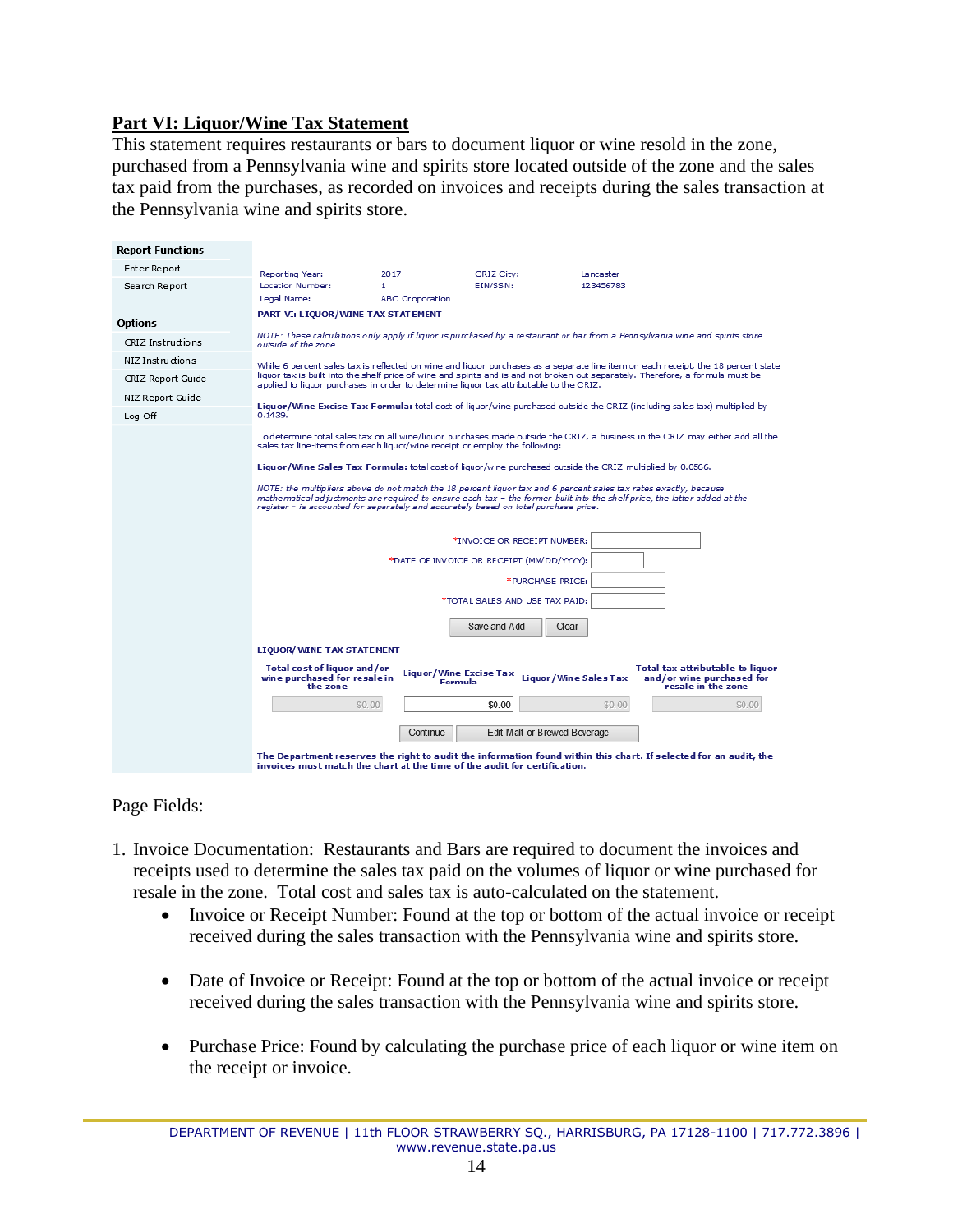- ❖ Do not include non-liquor or wine items such as glassware, racking, freight etc.
- Total Sales and Use Tax Paid: Found by calculating the purchase price of each liquor or wine item by the Liquor/Wine Sales tax Formula found on the report.
	- ❖ Do not include non-liquor or wine items such as glassware, racking, freight etc.

After completing each set of fields per invoice, click on the Save and Add Button. This will create a sub-chart on the page with the invoices.

2. Liquor/Wine Excise Tax Formula: Found by calculating the total cost of liquor or wine items by the Excise Tax Formula found on the report.

*Warning: If this page will be completed in parts based on timing constraints, you will be required to click on the continue button, prior to exiting the report. If you fail to click on the continue button, the information will not be saved upon returning to the report.* 

## **The Department reserves the right to Audit the information found within this statement. If selected for an Audit, the invoices must match the chart at the time of the audit for certification.**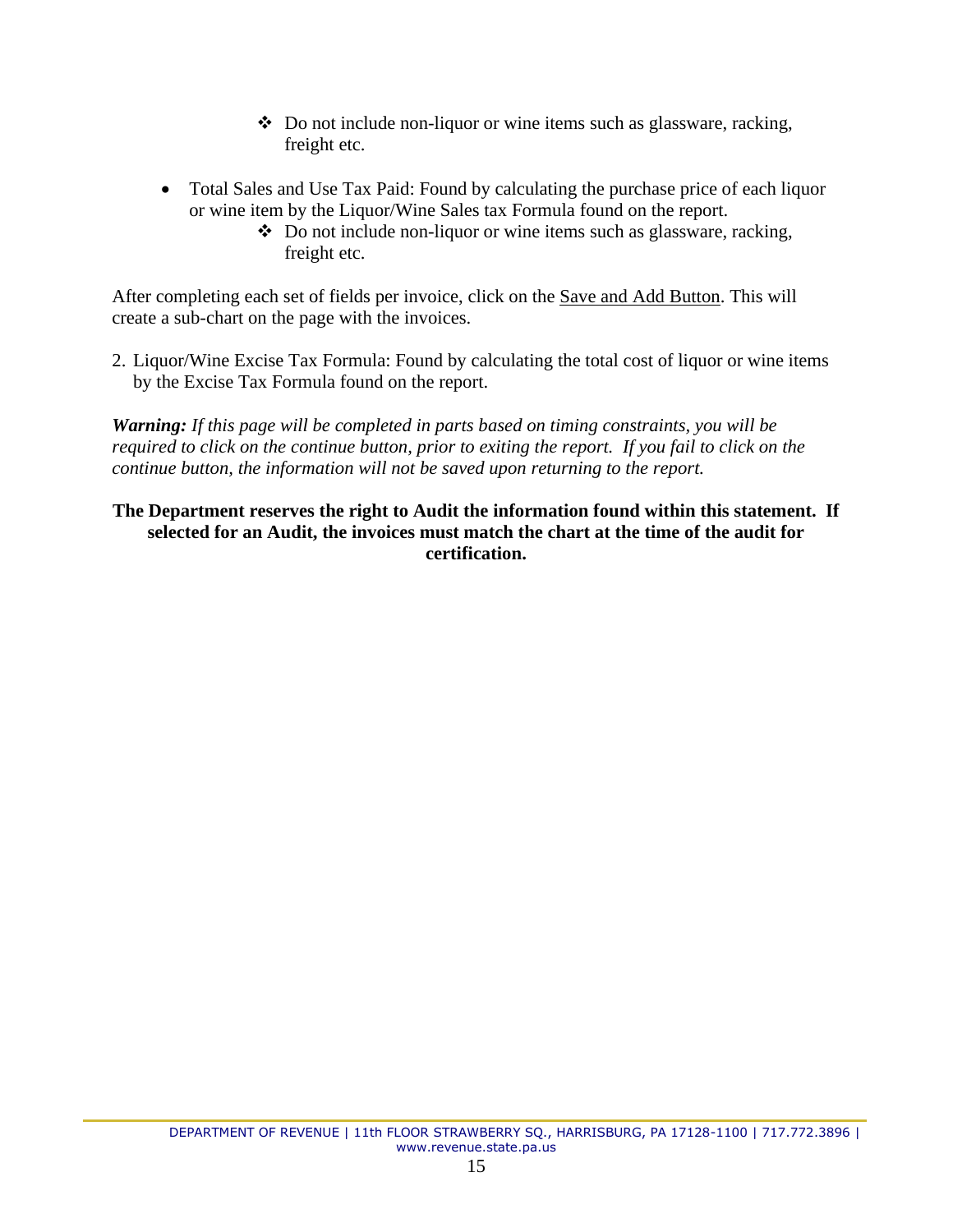# <span id="page-15-0"></span>**Part VII: Business Income Statement:**

This statement requires shareholders, members or partners of Subchapter S corporations, Limited Liability Companies, Partnerships and Sole proprietorships to report Pennsylvania Personal Income Tax paid on business income for the activity within the CRIZ, but not withheld by the business.

No information will be accepted in this chart, if the Social Security Numbers are not provided and/or the ownership information is not accurate.<br>Report Functions

| Enter Report      | Reporting Year:                                                                                                                                  | 2017                                                                                                                                   |                                                                                                                                    | CRIZ City:                                                                                                                   | Lancaster                                                                |                                                                                                                                                  |  |  |
|-------------------|--------------------------------------------------------------------------------------------------------------------------------------------------|----------------------------------------------------------------------------------------------------------------------------------------|------------------------------------------------------------------------------------------------------------------------------------|------------------------------------------------------------------------------------------------------------------------------|--------------------------------------------------------------------------|--------------------------------------------------------------------------------------------------------------------------------------------------|--|--|
| Search Report     | Location Number:                                                                                                                                 | 1                                                                                                                                      |                                                                                                                                    | EIN/SSN:                                                                                                                     | 123456783                                                                |                                                                                                                                                  |  |  |
|                   | Legal Name:                                                                                                                                      |                                                                                                                                        | ABC Croporation                                                                                                                    |                                                                                                                              |                                                                          |                                                                                                                                                  |  |  |
| <b>Options</b>    |                                                                                                                                                  | <b>Part VII: BUSINESS INCOME STATEMENT</b>                                                                                             |                                                                                                                                    |                                                                                                                              |                                                                          |                                                                                                                                                  |  |  |
| CRIZ Instructions |                                                                                                                                                  |                                                                                                                                        |                                                                                                                                    | Pennsylvania personal income tax paid on business income for activity within the CRIZ but not withheld by the business for : |                                                                          |                                                                                                                                                  |  |  |
| NIZ Instructions  |                                                                                                                                                  | shareholders, members or partners of Subchapter S corporations, Limited Liability Companies, Partnerships and Sole<br>proprietorships. |                                                                                                                                    |                                                                                                                              |                                                                          |                                                                                                                                                  |  |  |
| CRIZ Report Guide |                                                                                                                                                  |                                                                                                                                        |                                                                                                                                    | Pennsylvania                                                                                                                 |                                                                          |                                                                                                                                                  |  |  |
| NIZ Report Guide  |                                                                                                                                                  | Ownership %                                                                                                                            | <b>Business income</b>                                                                                                             | personal income tax<br>paid on business                                                                                      |                                                                          | Pennsylvania<br>personal income tax<br>paid on business<br>income for activity                                                                   |  |  |
| Log Off           | <b>SSN</b>                                                                                                                                       | of Business<br>must be in                                                                                                              | for activity for all<br>locations within                                                                                           | income for activity<br>within all locations in                                                                               | <b>Business income</b><br>for activity within                            |                                                                                                                                                  |  |  |
|                   | decimal<br>format<br>$($ #.##).                                                                                                                  | <b>Pennsylvania</b><br>allocated to<br>owner.                                                                                          | Pennsylvania but not<br>withheld by the<br>business for the<br>owner.                                                              | the CRIZ allocated<br>to the owner.                                                                                          | within the CRIZ but<br>not withheld by the<br>business for the<br>owner. |                                                                                                                                                  |  |  |
|                   | 123123123                                                                                                                                        | 0.1                                                                                                                                    | 11                                                                                                                                 | 12                                                                                                                           | 13                                                                       | 14                                                                                                                                               |  |  |
|                   | 456456456                                                                                                                                        | 0.12                                                                                                                                   | 21                                                                                                                                 | 22                                                                                                                           | 23                                                                       | 24                                                                                                                                               |  |  |
|                   | 789789789                                                                                                                                        | 0.17                                                                                                                                   | 31                                                                                                                                 | 32                                                                                                                           | 33                                                                       | 34                                                                                                                                               |  |  |
|                   | 741741741                                                                                                                                        | 0.25                                                                                                                                   | 41                                                                                                                                 | 42                                                                                                                           | 43                                                                       | 44                                                                                                                                               |  |  |
|                   | 852852852                                                                                                                                        | 0.11                                                                                                                                   | 51                                                                                                                                 | 52                                                                                                                           | 53                                                                       | 54                                                                                                                                               |  |  |
|                   | 963963963                                                                                                                                        | 0.2                                                                                                                                    | 61                                                                                                                                 | 62                                                                                                                           | 63                                                                       | 64                                                                                                                                               |  |  |
|                   | 123456789                                                                                                                                        | 0.05                                                                                                                                   | 71                                                                                                                                 | 72                                                                                                                           | 73                                                                       | 74                                                                                                                                               |  |  |
|                   | <b>Totals</b>                                                                                                                                    | 100                                                                                                                                    | 50                                                                                                                                 | 75                                                                                                                           | 100                                                                      | 125                                                                                                                                              |  |  |
|                   | Note: Failure to provide Social Security Numbers will result in the rejection of the amount claimed in column B.<br>Column B<br><b>Column A</b>  |                                                                                                                                        |                                                                                                                                    |                                                                                                                              |                                                                          |                                                                                                                                                  |  |  |
|                   |                                                                                                                                                  |                                                                                                                                        |                                                                                                                                    | <b>TOTAL Pennsylvania personal income tax</b>                                                                                |                                                                          | <b>TOTAL State taxes paid and</b><br>attributable to the location within the<br>CRIZ in the calendar year for which<br>the CRIZ report is filed. |  |  |
|                   | <b>TAX TYPE</b>                                                                                                                                  |                                                                                                                                        | paid on business income for activity<br>within all locations in Pennsylvania but<br>not withheld by the business for the<br>owner. |                                                                                                                              |                                                                          |                                                                                                                                                  |  |  |
|                   | Pennsylvania personal<br>income tax paid on business<br>income for activity within the<br>CRIZ but not withheld by the<br>business for ownership |                                                                                                                                        | \$294 00                                                                                                                           |                                                                                                                              |                                                                          | \$308.00                                                                                                                                         |  |  |
|                   |                                                                                                                                                  |                                                                                                                                        | Continue                                                                                                                           | Edit Liquor/Wine                                                                                                             |                                                                          |                                                                                                                                                  |  |  |

- 1. Social Security Number
- 2. Ownership Percent of Business: Percent must be in decimal format 0.00
- 3. Business Income for all locations within PA allocated to the owner.
- 4. Pennsylvania Personal Income tax paid on business income for activity within all locations in PA, but not withheld by the business for the owner.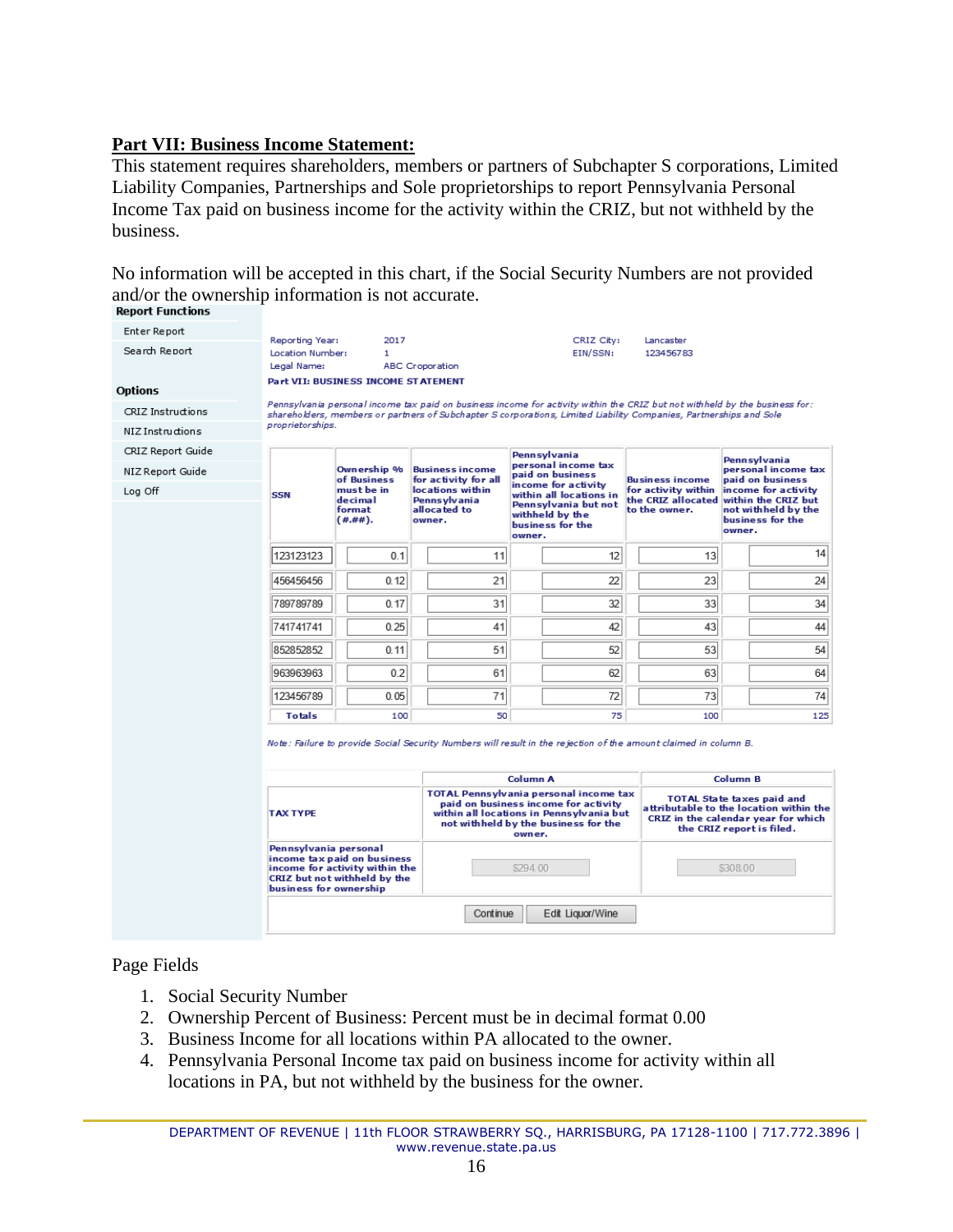- 5. Business Income for activity within the CRIZ allocated to the owner.
- 6. Pennsylvania Personal Income tax paid on business income for activity within the CRIZ, but not withheld by the business for the owner.

# <span id="page-16-0"></span>**Part VIII: Construction Statement**

This statement requires Construction Contractors to document invoices from the payment of Sales and Use tax on the purchase of materials used in construction in the CRIZ.

| <b>Report Functions</b> |                                                                                                                                                                                                |                                     | <b>CRIZ Report</b>                                   |                                |          |
|-------------------------|------------------------------------------------------------------------------------------------------------------------------------------------------------------------------------------------|-------------------------------------|------------------------------------------------------|--------------------------------|----------|
| Enter Report            |                                                                                                                                                                                                |                                     |                                                      |                                |          |
| Search Report           | Reporting Year:<br>Location Number:<br>Legal Name:                                                                                                                                             | 2017<br>1<br><b>ABC Croporation</b> | CRIZ City:<br>EIN/SSN:                               | Lancaster<br>123456783         |          |
| <b>Options</b>          | <b>PART VIII: CONSTRUCTION STATEMENT</b>                                                                                                                                                       |                                     |                                                      |                                |          |
| CRIZ Instructions       | Construction Contractors are required to complete this statement for: Sales and Use tax paid by a construction contractor on<br>the purchase of materials used in construction in the CRIZ     |                                     |                                                      |                                |          |
| NIZ Instructions        |                                                                                                                                                                                                |                                     |                                                      |                                |          |
| CRIZ Report Guide       |                                                                                                                                                                                                |                                     |                                                      |                                |          |
| NIZ Report Guide        | *INVOICE OR RECEIPT NUMBER: 12345678ABC<br>11/16/2017<br>*DATE OF INVOICE OR RECEIPT (MM/DD/YYYY):                                                                                             |                                     |                                                      |                                |          |
| Log Off                 |                                                                                                                                                                                                |                                     |                                                      |                                |          |
|                         |                                                                                                                                                                                                |                                     |                                                      | *PURCHASE PRICE:               | 10000    |
|                         |                                                                                                                                                                                                |                                     |                                                      | *TOTAL SALES AND USE TAX PAID: | 600      |
|                         |                                                                                                                                                                                                |                                     | Save and Add<br>Clear                                |                                |          |
|                         | <b>CONSTRUCT ION STATEMENT</b>                                                                                                                                                                 |                                     |                                                      |                                |          |
|                         |                                                                                                                                                                                                |                                     | Total amount of Sales and Use tax paid on materials: |                                | $\Omega$ |
|                         |                                                                                                                                                                                                |                                     | Edit Income<br>Continue                              |                                |          |
|                         | The Department reserves the right to audit the information found within this chart. If selected for an audit, the<br>invoices must match the chart at the time of the audit for certification. |                                     |                                                      |                                |          |

- 1. Invoice Documentation: Construction Contractors are required to document the invoices and receipts used to determine the sales and use tax paid on the purchase of materials used in construction in the CRIZ.
	- Invoice or Receipt Number: Found at the top or bottom of the actual invoice or receipt received during the sales transaction with the vendor.
	- Date of Invoice or Receipt: Found at the top or bottom of the actual invoice or receipt received during the sales transaction with the vendor.
	- Purchase Price: Found by calculating the purchase price of the items on the receipt or invoice. Do not include mobile items or items purchased for outside the zone. All materials must be exclusively used and consumed at the CRIZ location for which the construction contract is based.
	- Total Sales and Use Tax Paid: Found by calculating the purchase price of the items by the sales tax rate. Do not include mobile items or items purchased for outside the zone. All materials must be exclusively used and consumed at the CRIZ location for which the construction contract is based.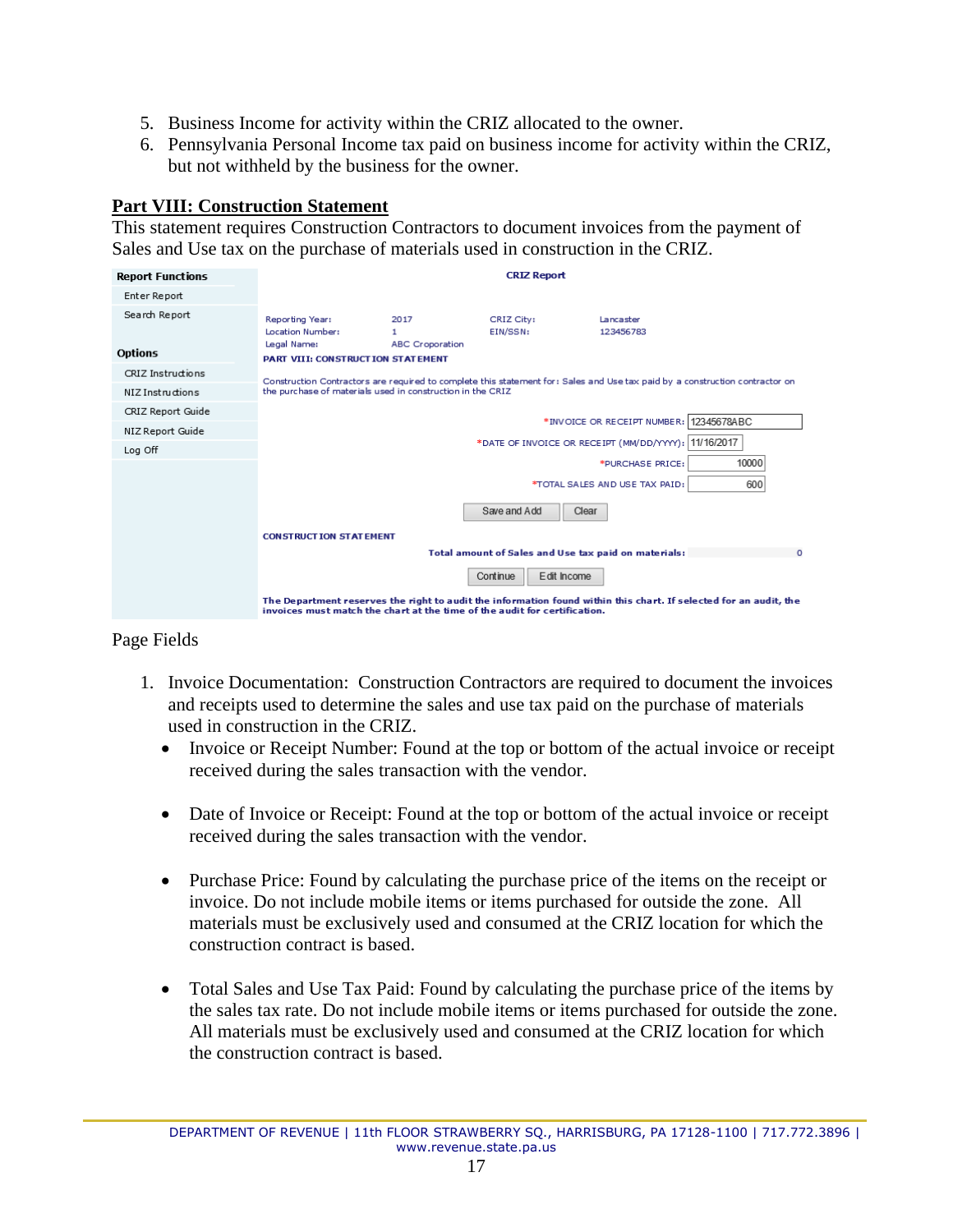After completing each set of fields per invoice, click on the Save and Add Button. This will create a sub-chart on the page with the invoices.

*Warning: If this page will be completed in parts based on timing constraints, you will be required to click on the continue button, prior to exiting the report. If you fail to click on the continue button, the information will not be saved upon returning to the report.* 

#### **The Department reserves the right to Audit the information found within this statement. If selected for an Audit, the invoices must match the chart at the time of the audit for certification.**

## <span id="page-17-0"></span>**Part IX: Property Statement**

This statement requires Businesses to document invoices from the payment of Sales and Use tax on the purchase of tangible personal property or services used exclusively by the business for activity in the zone.

| <b>Report Functions</b> |                                                                                                                                                                                                       |                                     | <b>CRIZ Report</b>                                   |                                                                                                                   |  |
|-------------------------|-------------------------------------------------------------------------------------------------------------------------------------------------------------------------------------------------------|-------------------------------------|------------------------------------------------------|-------------------------------------------------------------------------------------------------------------------|--|
| Enter Report            |                                                                                                                                                                                                       |                                     |                                                      |                                                                                                                   |  |
| Search Report           | Reporting Year:<br>Location Number:<br>Legal Name:                                                                                                                                                    | 2017<br>1<br><b>ABC</b> Croporation | CRIZ City:<br>EIN/SSN:                               | Lancaster<br>123456783                                                                                            |  |
| <b>Options</b>          | <b>PART IX: PROPERTY STATEMENT</b>                                                                                                                                                                    |                                     |                                                      |                                                                                                                   |  |
| CRIZ Instructions       | Businesses are required to complete this statement for: Sales and Use tax paid on the purchase of tangible personal property<br>or services used exclusively by the business for activity in the zone |                                     |                                                      |                                                                                                                   |  |
| NIZ Instructions        |                                                                                                                                                                                                       |                                     |                                                      |                                                                                                                   |  |
| CRIZ Report Guide       |                                                                                                                                                                                                       |                                     |                                                      |                                                                                                                   |  |
| NIZ Report Guide        | *INVOICE OR RECEIPT NUMBER: 12345678ABC                                                                                                                                                               |                                     |                                                      |                                                                                                                   |  |
| Log Off                 | 11/16/2017<br>*DATE OF INVOICE OR RECEIPT (MM/DD/YYYY):                                                                                                                                               |                                     |                                                      |                                                                                                                   |  |
|                         |                                                                                                                                                                                                       |                                     |                                                      | 10000<br>*PURCHASE PRICE:                                                                                         |  |
|                         |                                                                                                                                                                                                       |                                     |                                                      | 600<br>*TOTAL SALES AND USE TAX PAID:                                                                             |  |
|                         |                                                                                                                                                                                                       |                                     | Save and Add<br>Clear                                |                                                                                                                   |  |
|                         | <b>PROPERTY STATEMENT</b>                                                                                                                                                                             |                                     |                                                      |                                                                                                                   |  |
|                         |                                                                                                                                                                                                       |                                     | Total amount of Sales and Use tax paid on materials: | $\circ$                                                                                                           |  |
|                         |                                                                                                                                                                                                       |                                     | <b>Edit Construction</b><br>Continue                 |                                                                                                                   |  |
|                         | invoices must match the chart at the time of the audit for certification.                                                                                                                             |                                     |                                                      | The Department reserves the right to audit the information found within this chart. If selected for an audit, the |  |

Page Fields

- 1. Invoice Documentation: Businesses are required to document the invoices and receipts used to determine the sales and use tax paid on the purchase of tangible personal property or services used exclusively by the business for activity in the zone.
	- Invoice or Receipt Number: Found at the top or bottom of the actual invoice or receipt received during the sales transaction with the vendor.
	- Date of Invoice or Receipt: Found at the top or bottom of the actual invoice or receipt received during the sales transaction with the vendor.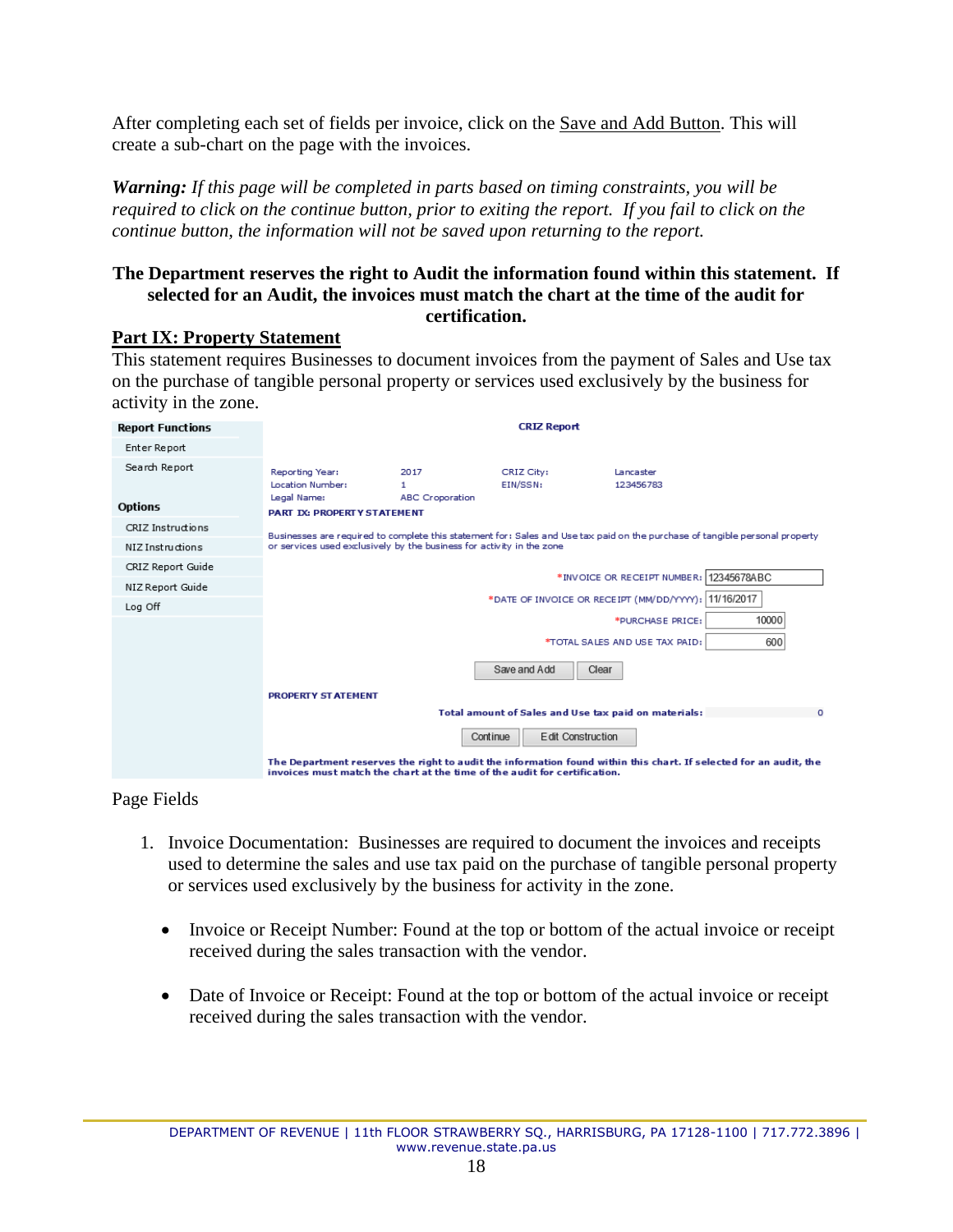- Purchase Price: Found by calculating the purchase price of the items on the receipt or invoice. Do not include mobile items or items purchased for outside the zone. All items must be exclusively used and consumed at the business CRIZ location.
- Total Sales and Use Tax Paid: Found by calculating the purchase price of the items by the sales tax rate. Do not include mobile items or items purchased for outside the zone. All items must be exclusively used and consumed at the business CRIZ location.

Examples of Prohibited Items: car leases, car parts, vehicles, travel receipts, laptops, mobile phones, handheld devices, tablets, remote desktop software (including virtual network computing, cloud services or virtual private networking).

After completing each set of fields per invoice, click on the Save and Add Button. This will create a sub-chart on the page with the invoices.

*Warning: If this page will be completed in parts based on timing constraints, you will be required to click on the continue button, prior to exiting the report. If you fail to click on the continue button, the information will not be saved upon returning to the report.* 

## **The Department reserves the right to Audit the information found within this statement. If selected for an Audit, the invoices must match the chart at the time of the audit for certification.**

#### <span id="page-18-0"></span>**Acknowledgement and Submission**

To submit the report to the Department of Revenue, the business user must acknowledge the report verification statement, which serves as the electronic certification that the information contained within the report is true, correct, and complete.



Please review all information for accuracy and edit where necessary. Next click 'Submit Report' at the bottom of this screen to file your report and obtain your confirmation number for future reference. Once the report is filed you will have the option to print a copy for your records.

The user is permitted to review the report and edit any sections within the report prior to report submission. To file the report with the Department of Revenue, the user must select "Submit Report."

| <b>Report Functions</b>  | Under penalties of perjury I certify that, to the best of my knowledge and belief, all of the information contained herein has been<br>examined by me, and is true, correct, and complete. |                                                         |                                                                                                          |                              |
|--------------------------|--------------------------------------------------------------------------------------------------------------------------------------------------------------------------------------------|---------------------------------------------------------|----------------------------------------------------------------------------------------------------------|------------------------------|
| <b>Enter Report</b>      |                                                                                                                                                                                            | Submit Report                                           |                                                                                                          |                              |
| Search Report            | <b>Edit Business Info</b>                                                                                                                                                                  | <b>Edit Apportionment</b>                               | <b>Edit Remittance</b>                                                                                   | <b>Edit Refund</b>           |
| <b>Options</b>           |                                                                                                                                                                                            | <b>Edit Malt or Brewed Beverage</b>                     | <b>Edit Liquor or Wine</b>                                                                               |                              |
| <b>CRIZ Instructions</b> |                                                                                                                                                                                            | <b>CRIZ Report</b>                                      |                                                                                                          |                              |
| NIZ Instructions         | <b>PART I: IDENTIFICATION OF QUALIFIED BUSINESS</b>                                                                                                                                        |                                                         |                                                                                                          |                              |
| Log Off                  | Reporting Year:<br>Location Number:                                                                                                                                                        | 2013                                                    | CRIZ City:<br>EIN/SSN:                                                                                   | Lancaster<br>123456789       |
|                          | Legal Name:<br>Date of First Operations in CRIZ:<br>Telephone Number:                                                                                                                      | <b>ABC</b> Croporation<br>1/1/2013<br>$(727)765 - 0089$ | Trade Name:<br>Date of First Operations in PA: 12/31/2013<br>Number Of Locations within<br>Pennsylvania: | <b>AToZ Corpotation</b><br>3 |